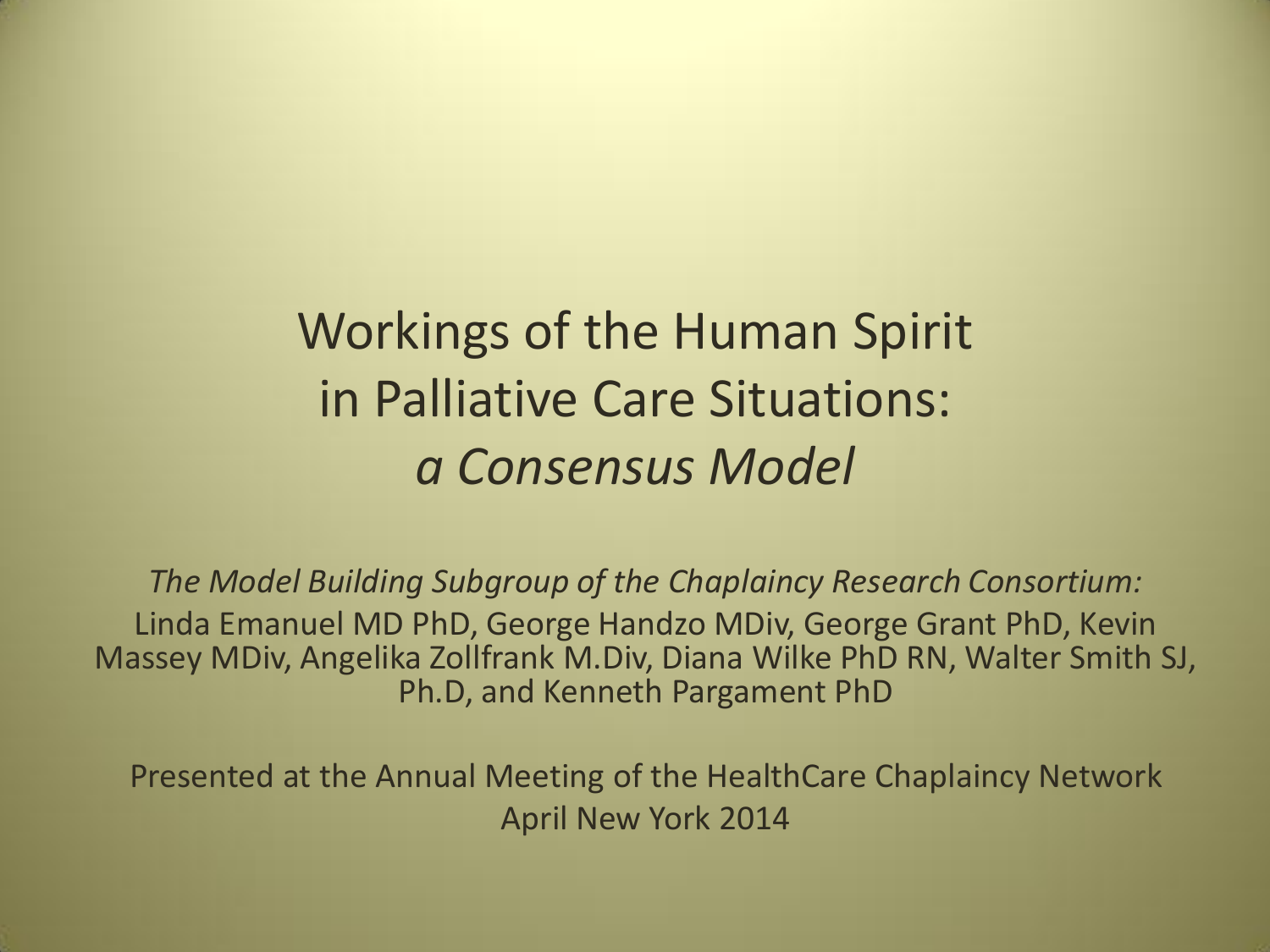## Nature of the model: 10 features

- 1. Researchers can locate hypotheses in a common model.
- 2. A model to evolve with research findings.
- 3. Consensus based: members can live with the content.
- 4. Established definitions and published work.
- 5. A model where all can recognize their experience/tradition.
- 6. Assume the human spirit has essential commonalities.
- 7. About the human spirit; not the sacred.
- 8. Conceptual, not yet empirical.
- 9. Enable the asking of empirically answerable questions.
- 10. Primarily for chaplaincy research.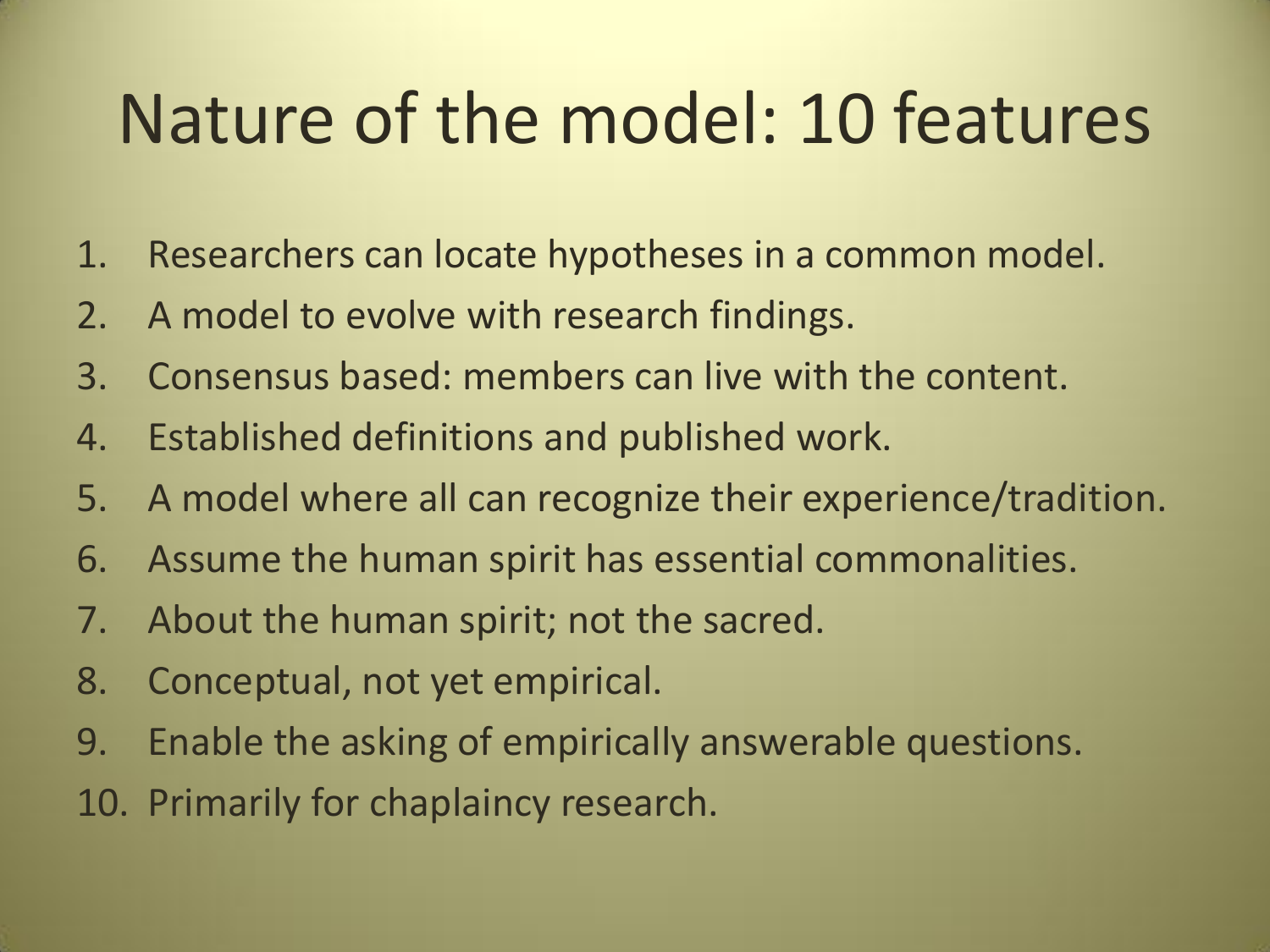#### Defining Spirituality for Palliative Care Chaplaincy Research

*"Spirituality is the aspect of humanity that refers to the way individuals seek and perceive significance and the way they experience their connectedness to the moment, to self, to others, to nature, and to the sacred."*

Modified from the definition adopted by the Consensus Conference sponsored by the Archstone Foundation, February 2009, in Pasadena, California. J Pall Med 2009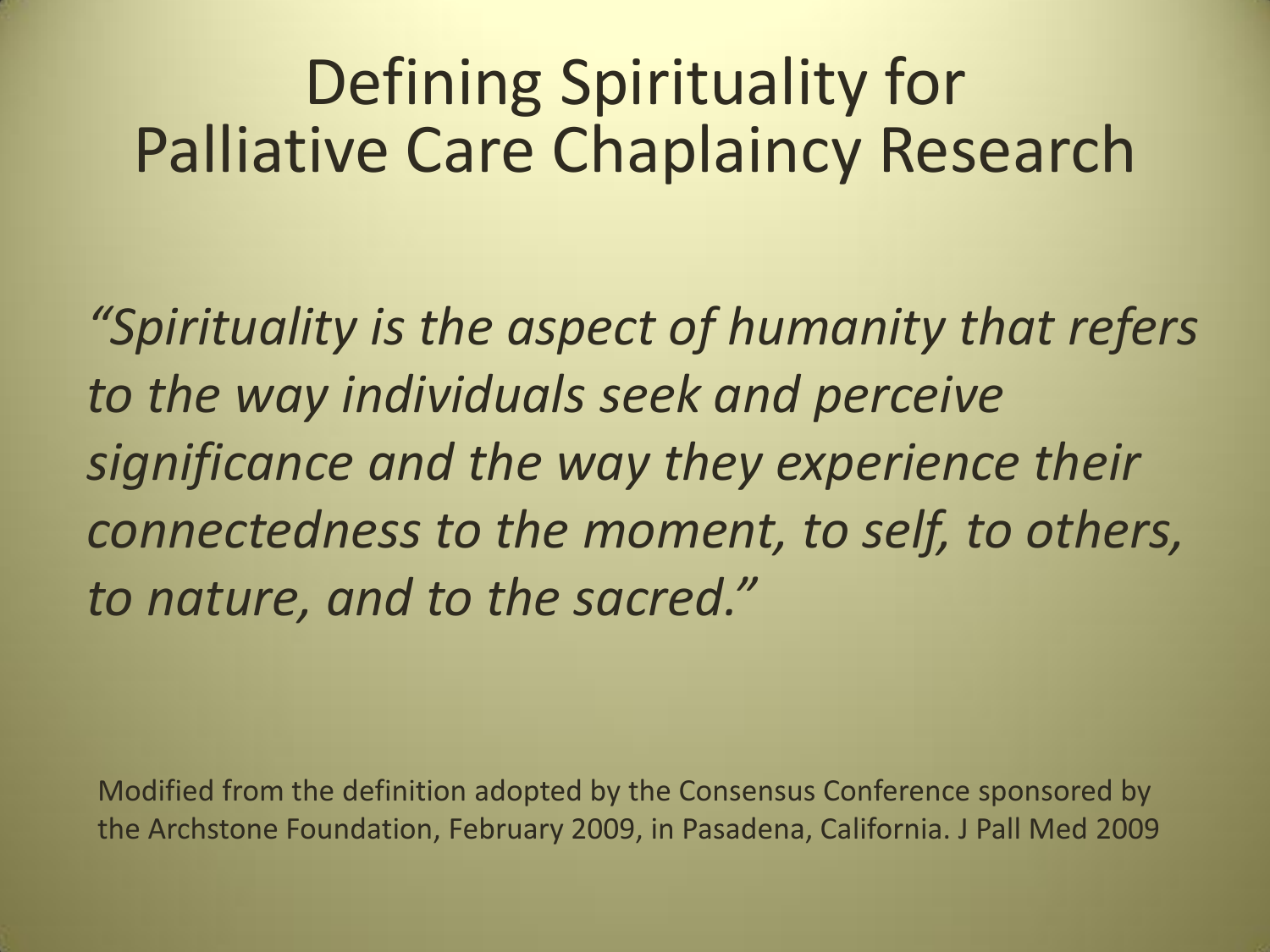## Precept

A fundamental connection exists between humans and the 'cosmos.'

- Humans have a need for a fitting relationship to the 'cosmos.'
- The need is akin to other basic appetites or needs that sustain life.
- It is particularly urgent when facing mortality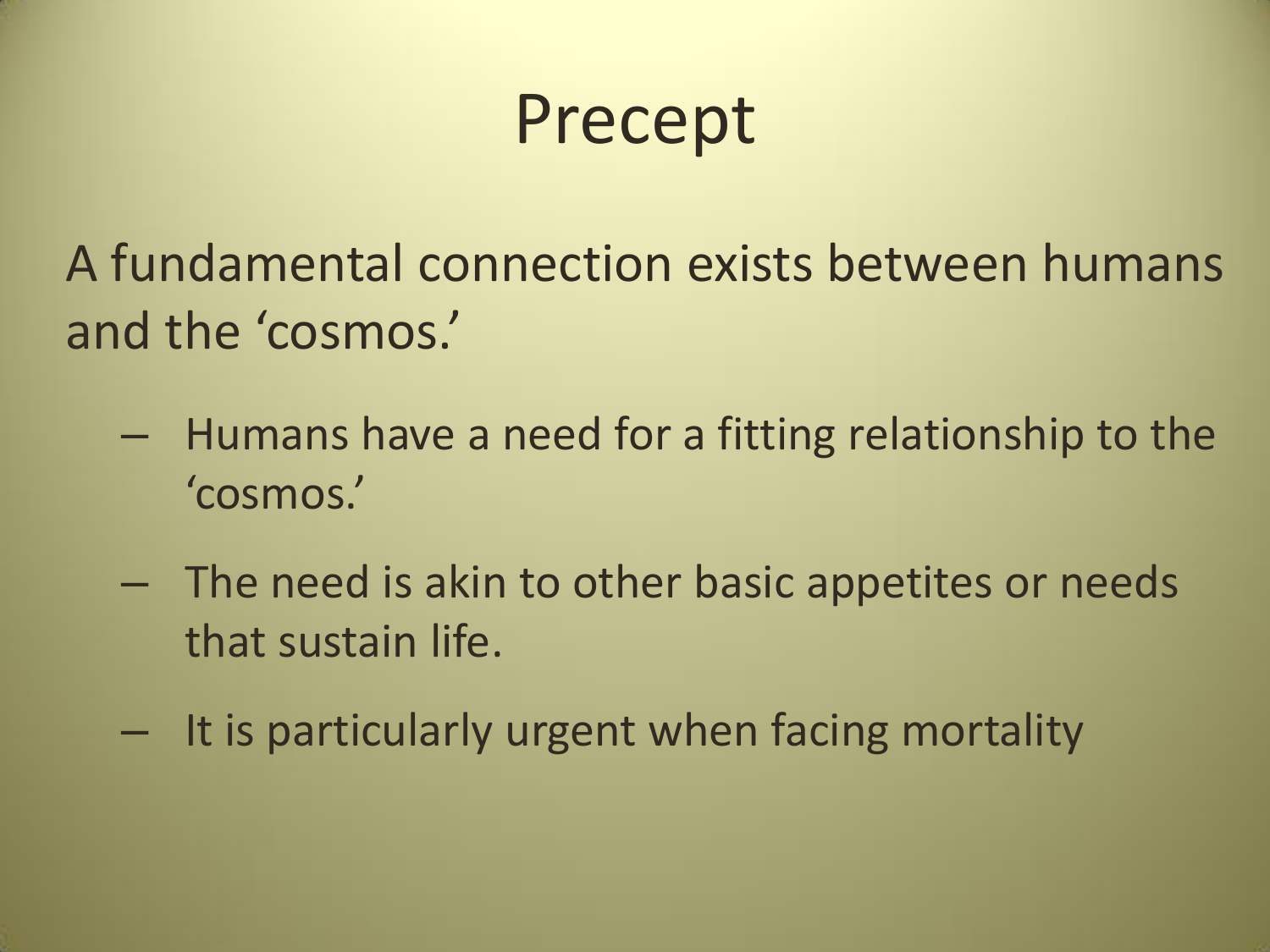Evidence for Precept: sacred texts/deep narratives in every civilization, surveys, focus groups, consensus definition, Cecily Saunders' definition of 'total pain' in 4 domains including spiritual, clinicians' experience (eg, Pargament) of distinct type of need for sacred connectedness.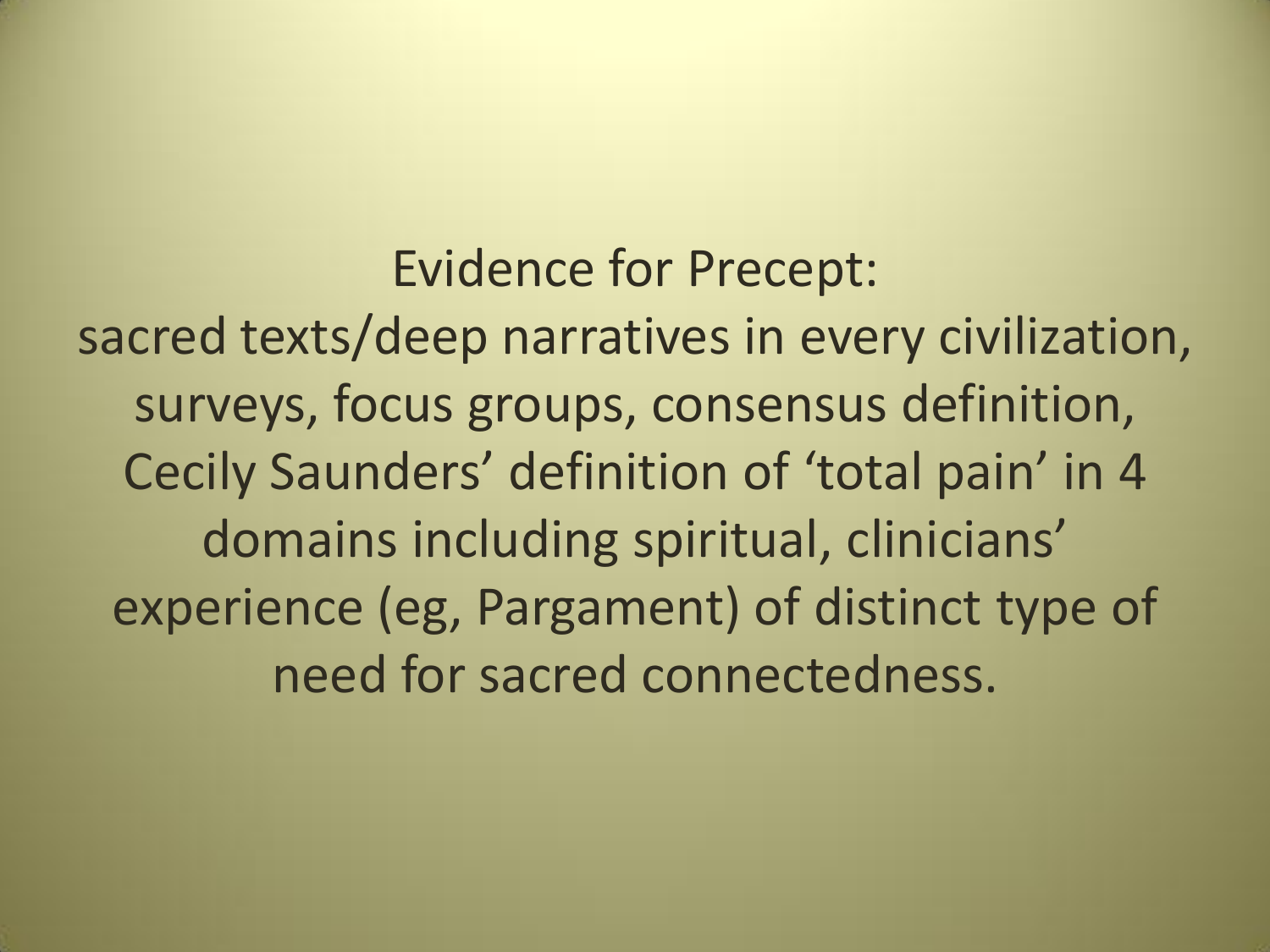## The primary therapeutic goal of chaplains

• To provide the connection to the universe in a way that brings spiritual wellness.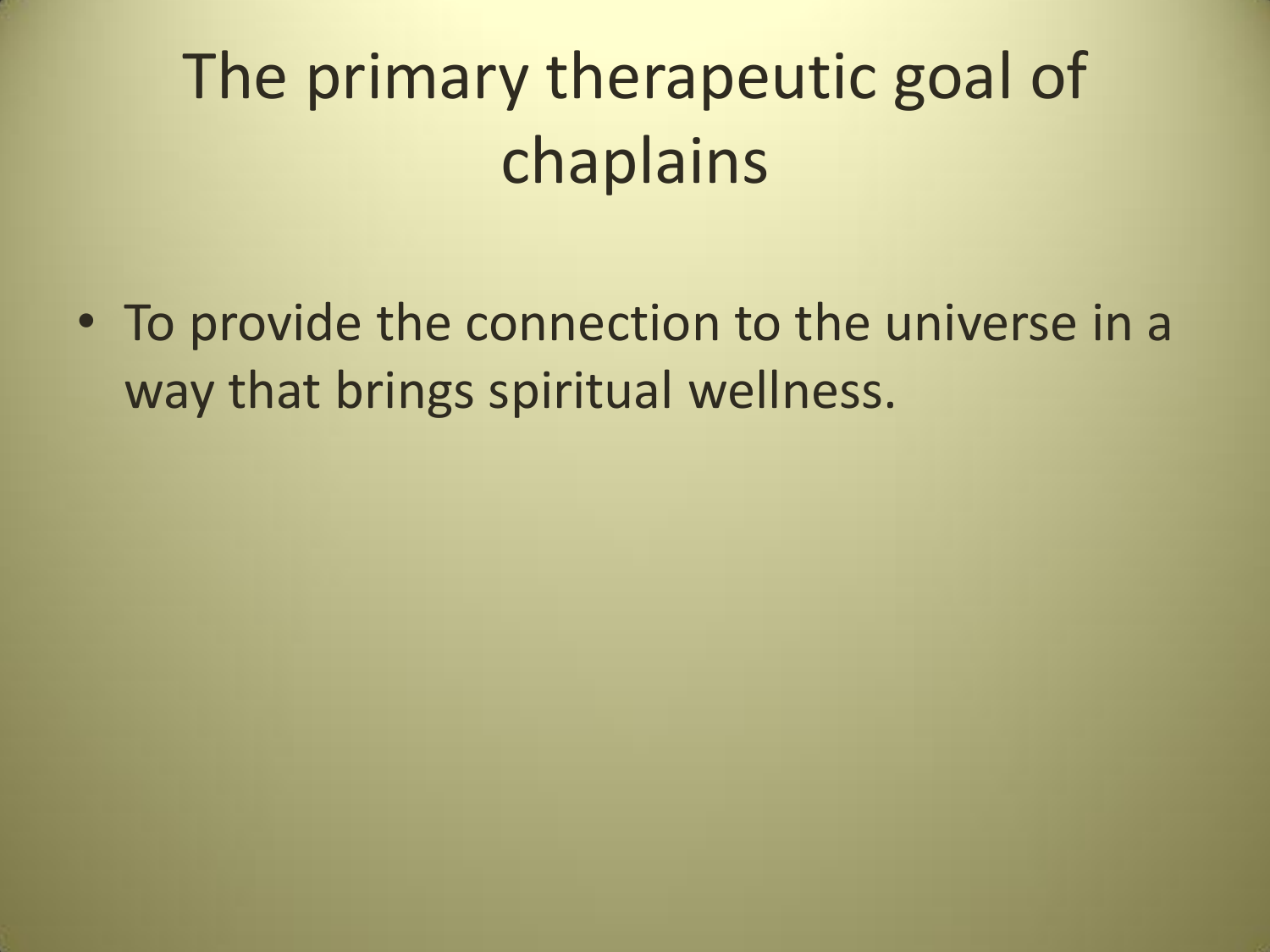## How do elements work in relation to each other?



- Is there a physiology to human spirituality?
- What is the analogue to discovery of circulation?
- What is the analogue to cellular/molecular physiology?

William Harvey 1578 - 1657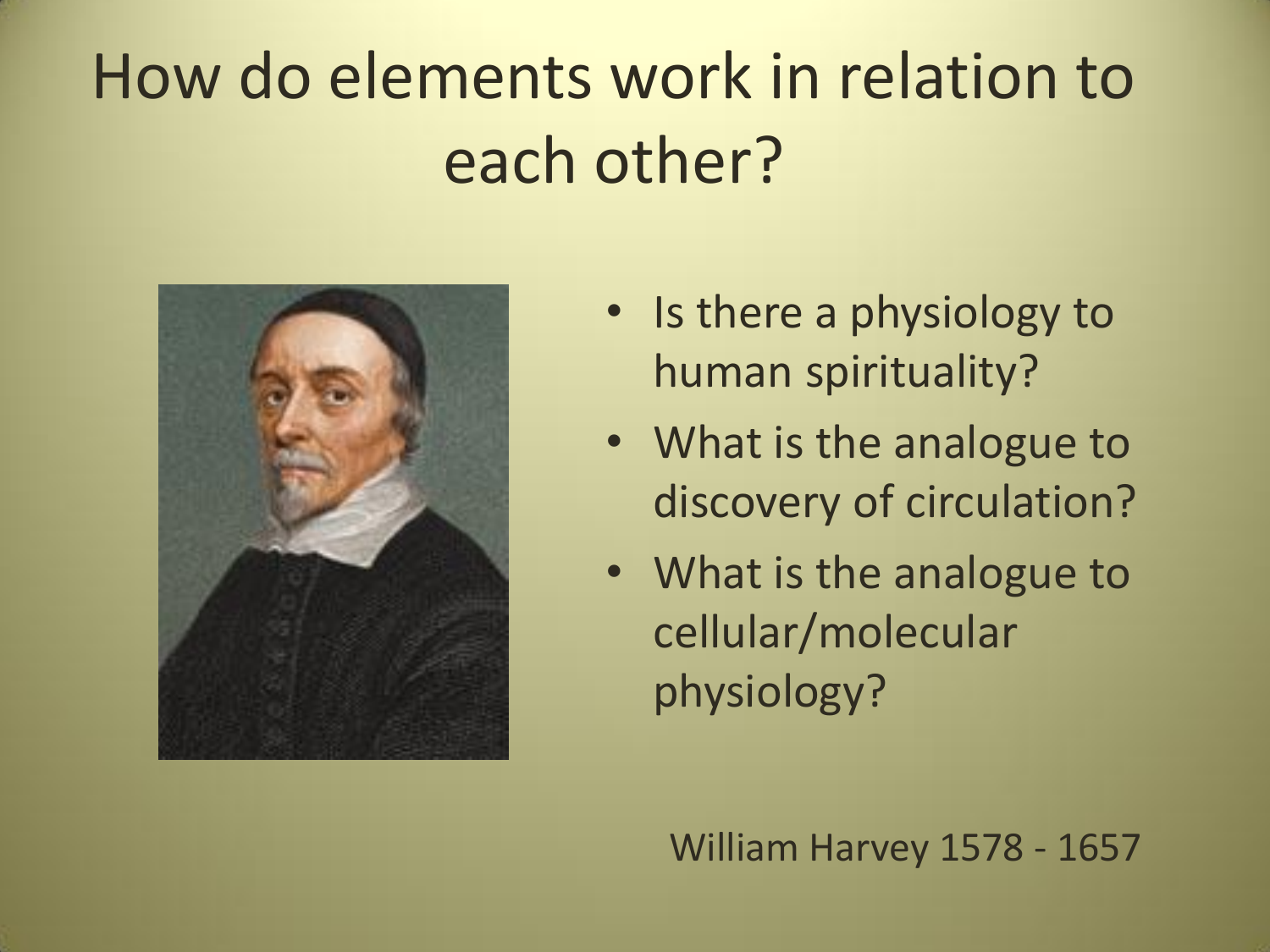## Why it matters in Clinical Care

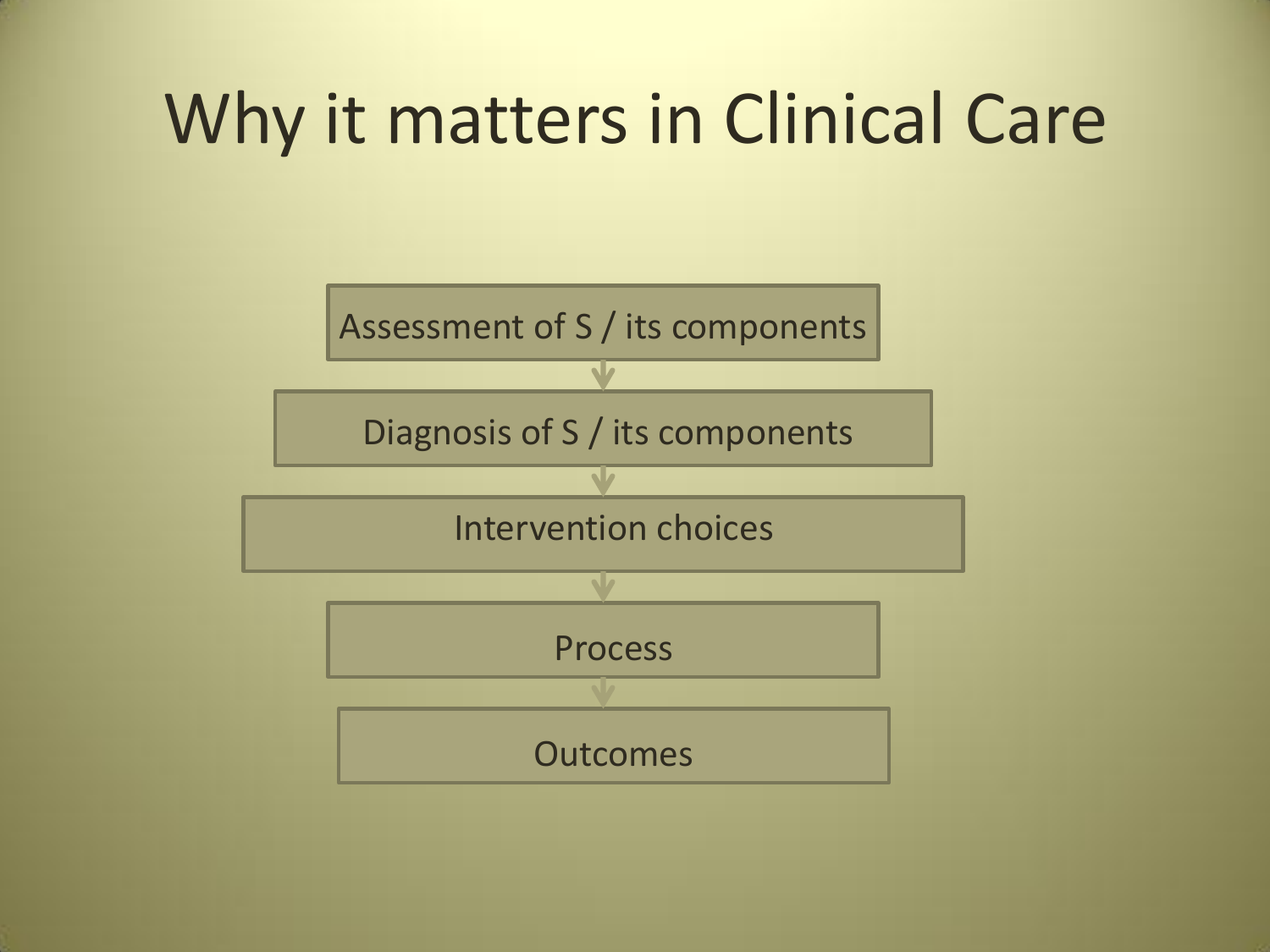#### Two ways of modeling the 'physiology'

The Egg

The Formula

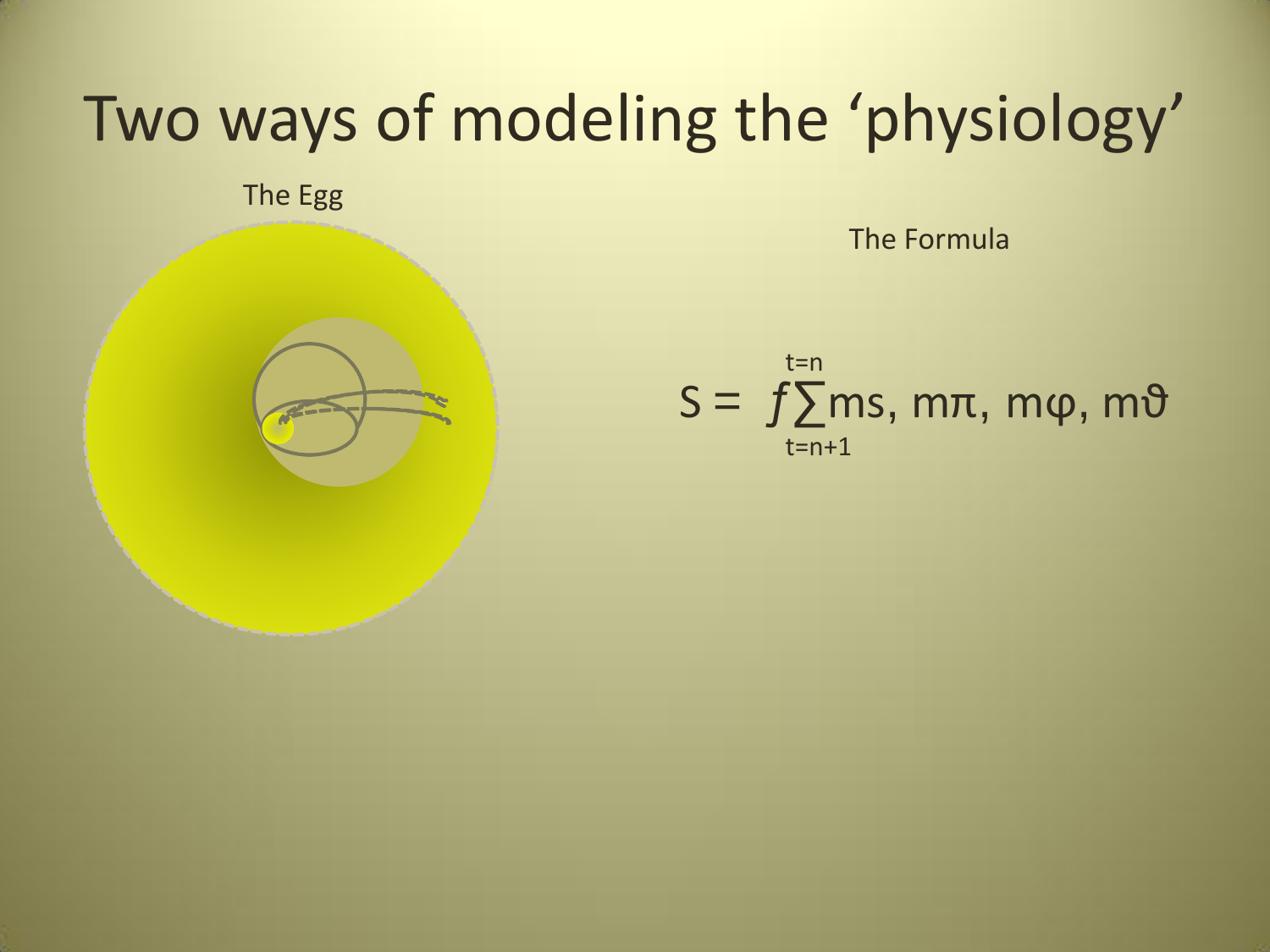## A formula?

#### $S \propto f(m)$

#### S = perceived spiritual place, connectedness m = meaning about spiritual place

An implication of this formula is that spiritual well-being is about balance, integration; spiritual dis-ease is about mismatch between spiritual resources and the challenge. This is consistent with view expressed by Ken Pargament and by Rebecca Johnson et al.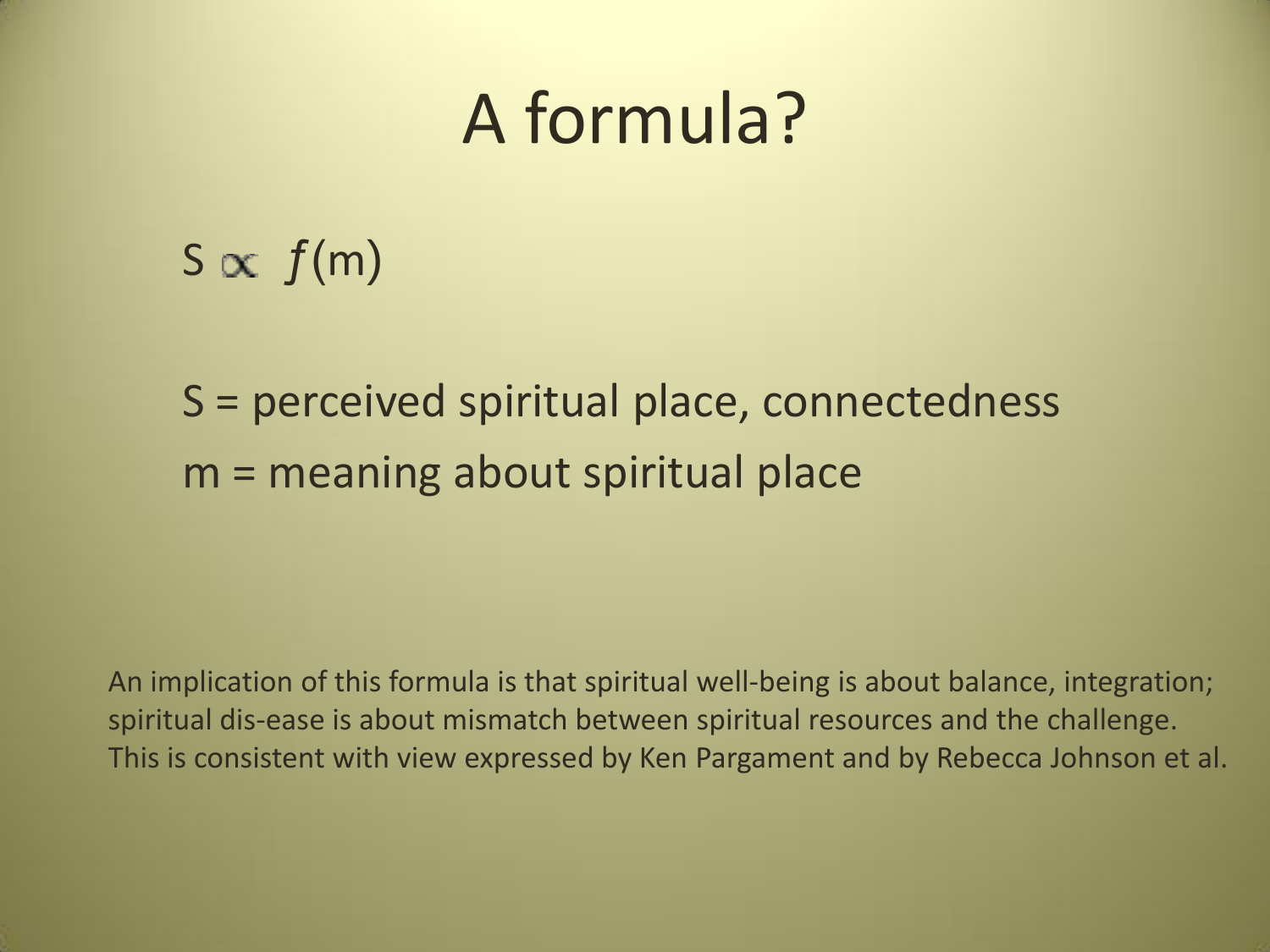## A further specified formula?

 $S = f \sum m\pi$ , m $\varphi$ , m $\vartheta$ 

S= perceived spiritual place, connectedness ms = meaning in spiritual domain  $m\pi$  = meaning in physical domain  $m\varphi$  = meaning in psychological domain  $m\vartheta$  = meaning in social domain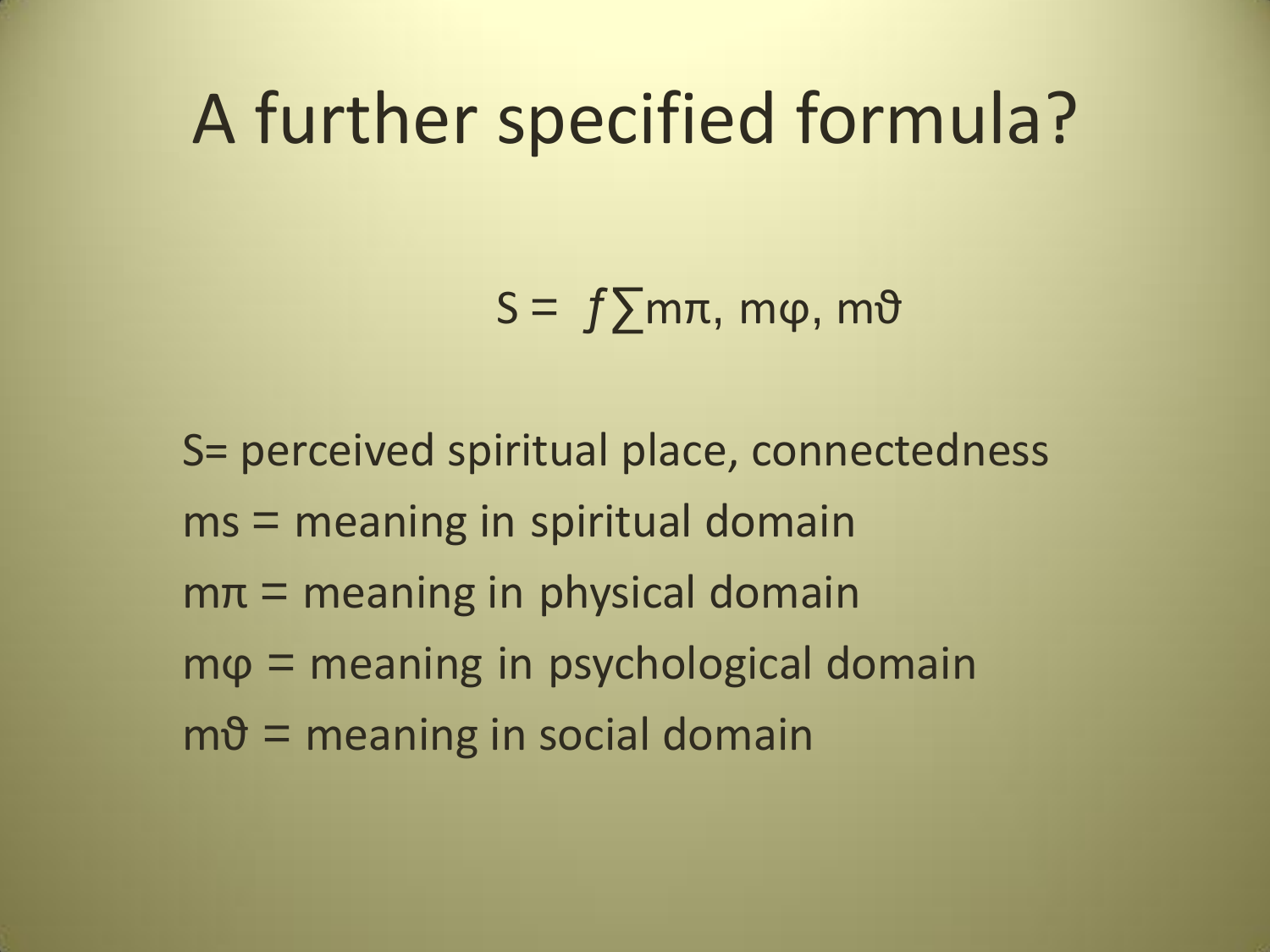If spiritual well being is a balance of +ve and –ve attributed meaning…

… as in:

S =  $f\Sigma$  (+ve)-(-ve)ms, (+ve)-(-ve)mπ, (+ve)-(-ve)m φ, (+ve)-(ve)m <del>ΰ</del>

…S can be represented as a constructed narrative of sacred meaning synthesized from the 4 (spiritual, physical, social, psychological) domains of experience.

…Physical, social, pyschological may be covariates or modifiers of spiritual.

…something that is subject to co-construction, and so to assistance by the chaplain

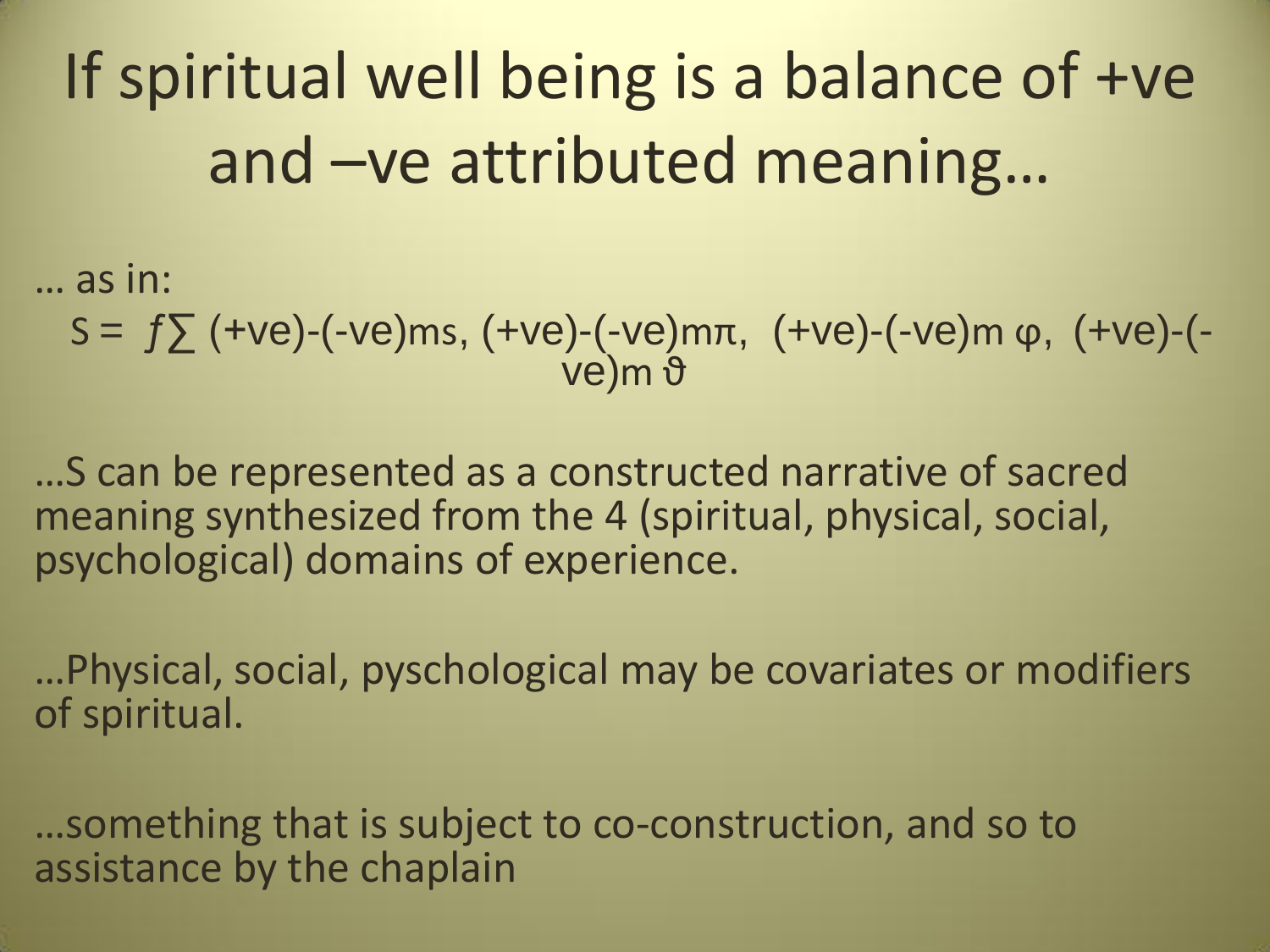## How to represent perturbation/integration?

- Assault to a system causes perturbation.
- Challenging events (injury, cancer diagnosis, traumatic experience, bereavement, etc.) bring perturbation to a system that is otherwise integrated between physical, mental, social, and spiritual domains.
- Perturbation is manifest in positive or negative responses in the primary domain (eg pain for physical injury) and other domains (eg depression for job loss).
- The same perturbation can cause different responses depending on person / situation.

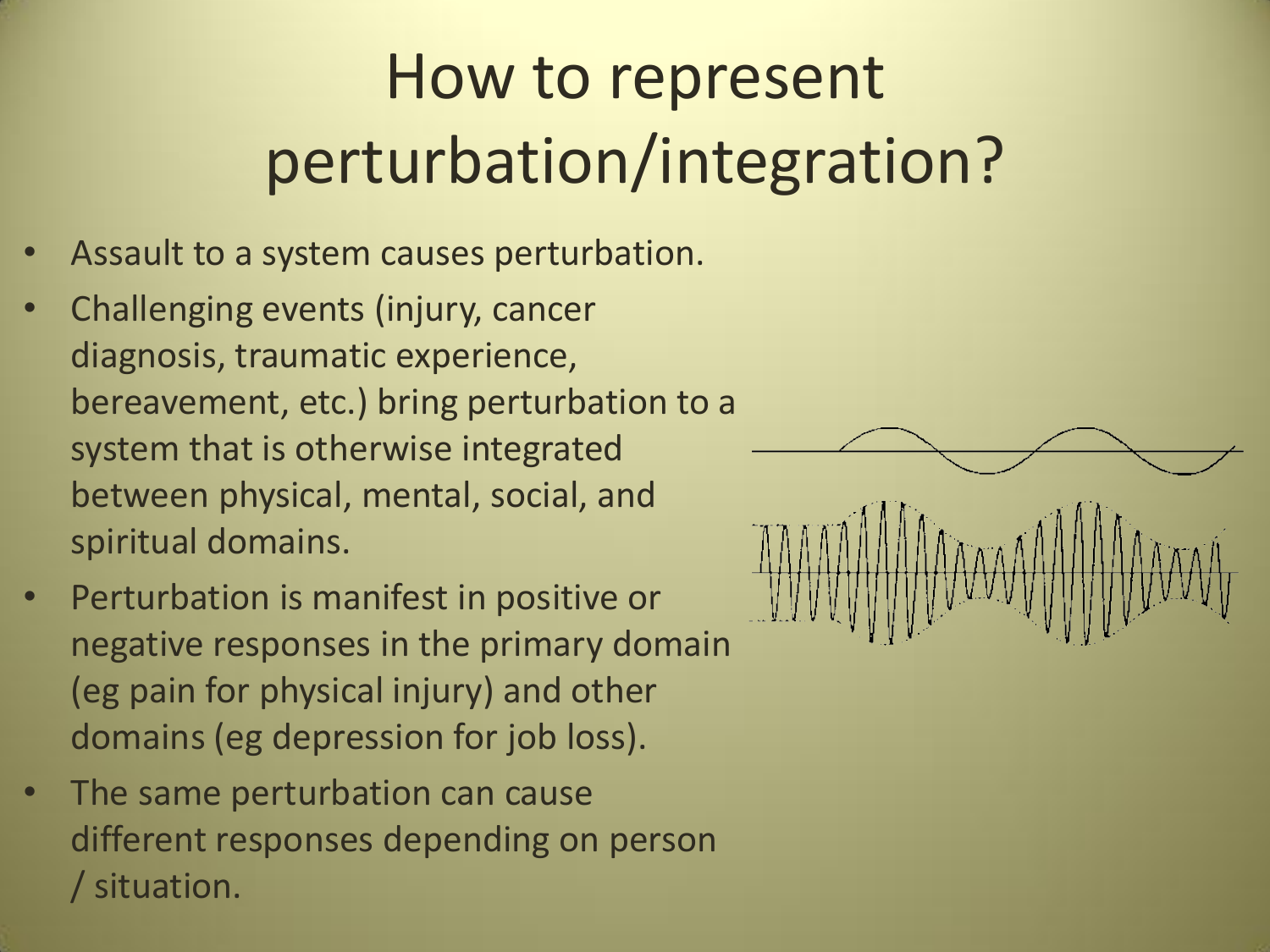## Add in time to the equation

$$
S = \sum_{t=n+1}^{t=n} (+ve) - (-ve)ms, (+ve) - (-ve)mn, (+ve) - (-ve)m \varphi,
$$
  

$$
(+ve) - (-ve)m \vartheta
$$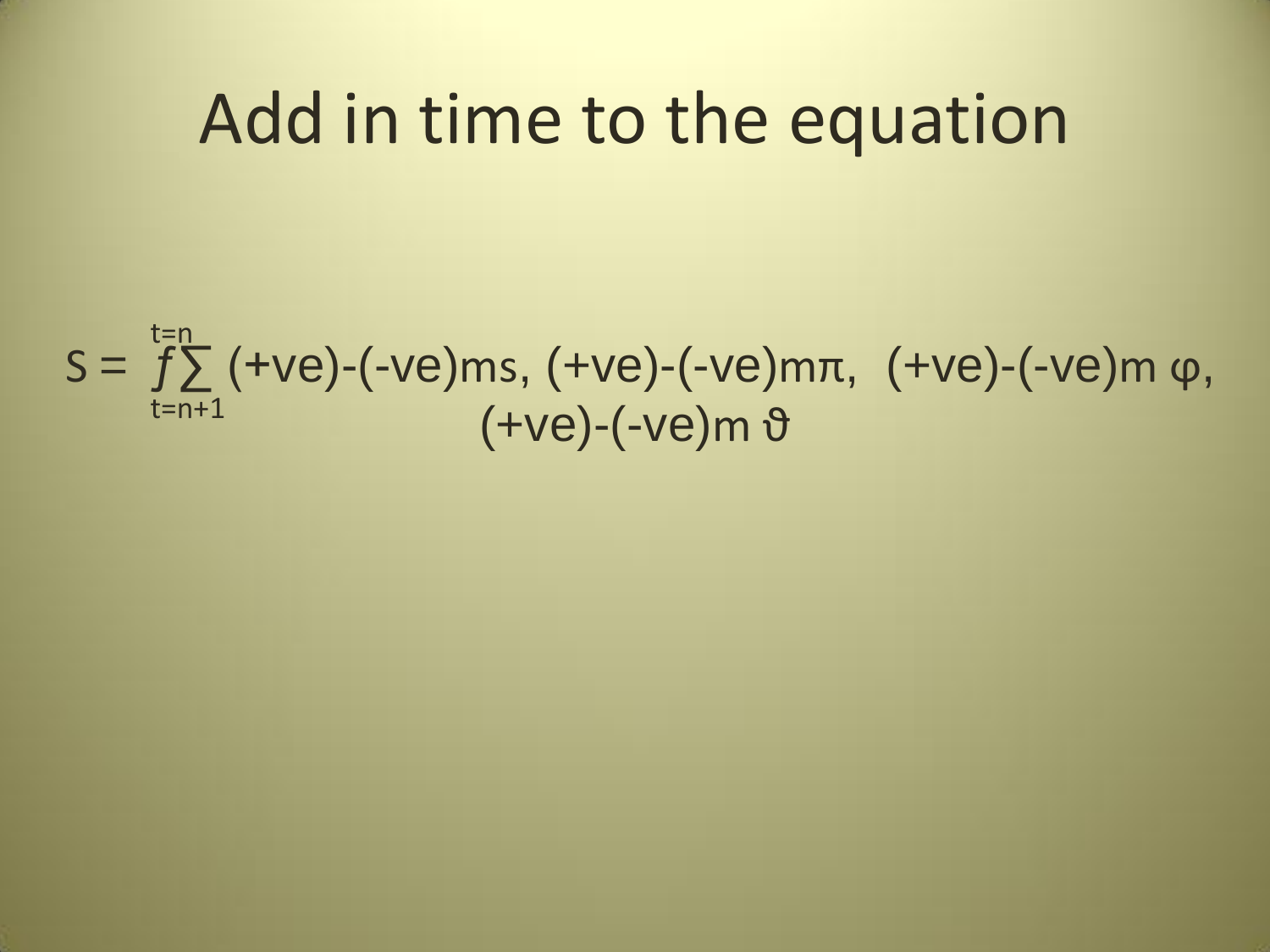# Spiritual 'place'…

The spiritual life provides an integrative function, working through attribution of significance to connect our existence to the grand existence, that is, our place in / connection with it.

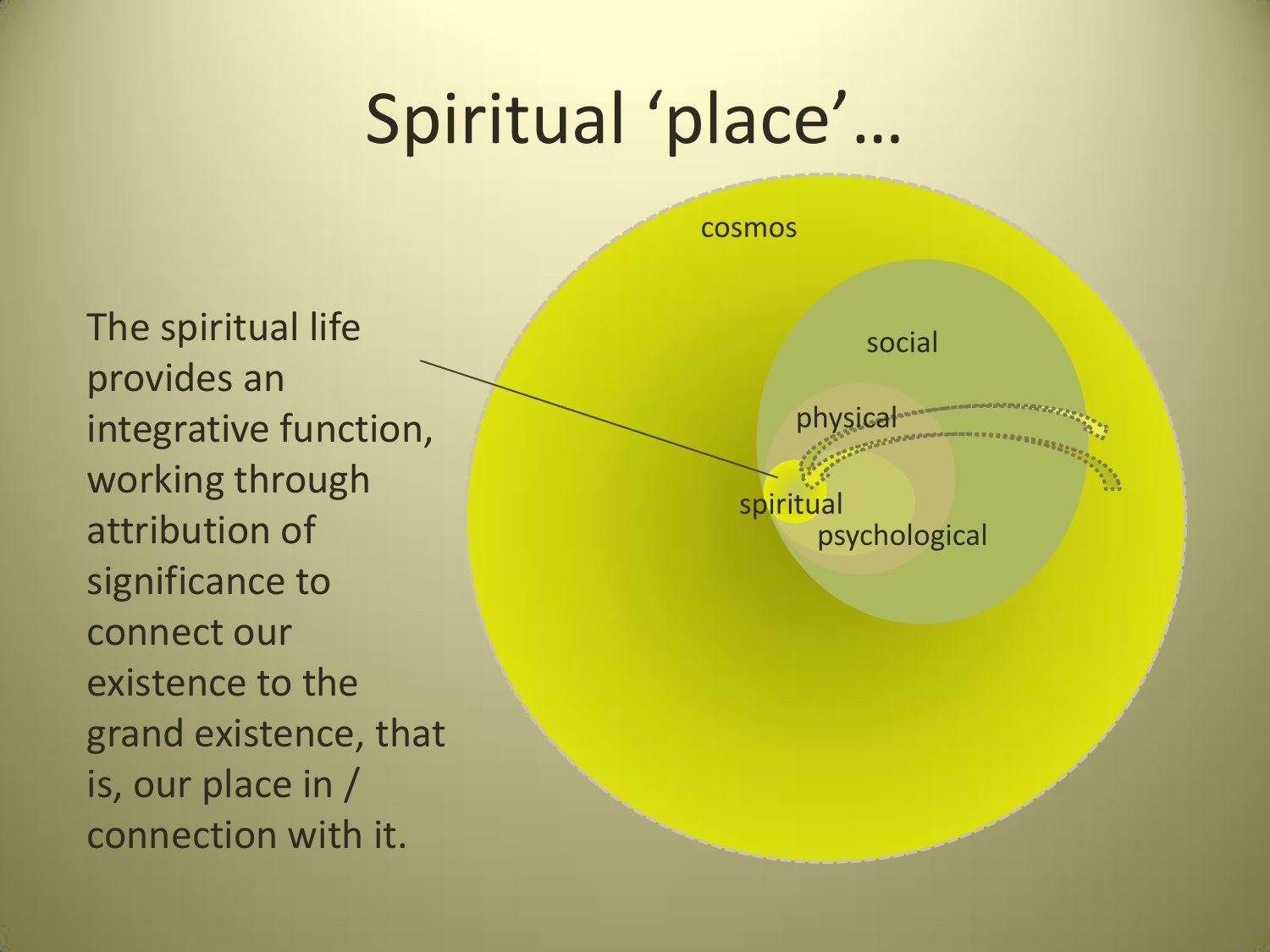#### What is it in the cosmos that we connect to?

Consciousness, Being, Love, Beauty, Oneness, God, the unknowable/ unnameable, Connectedness, Timelessness, Interbeing, Presence, Transcendence, Sacred, Holy Space, Natural world …

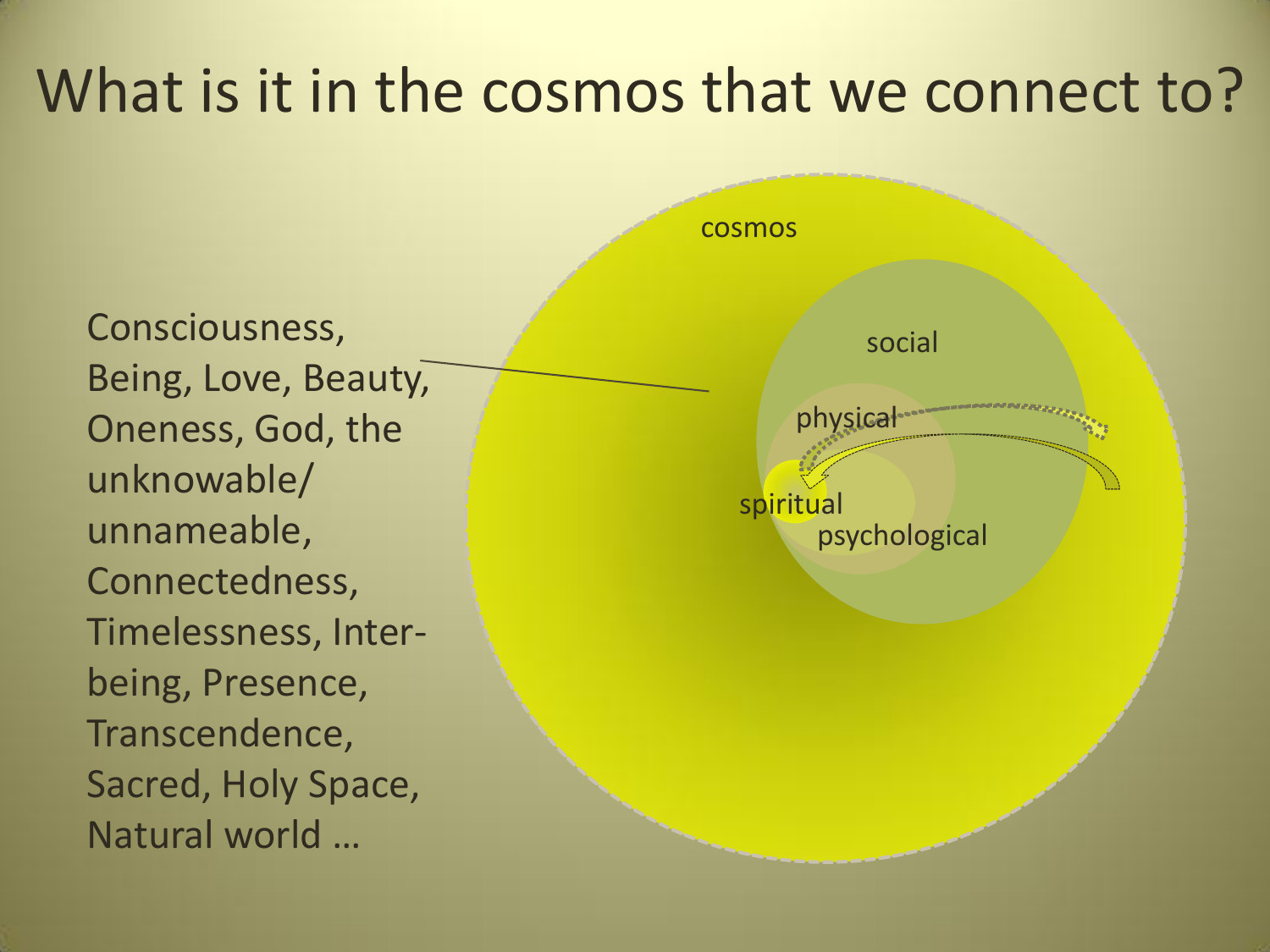#### What are relevant parts of the social domain?

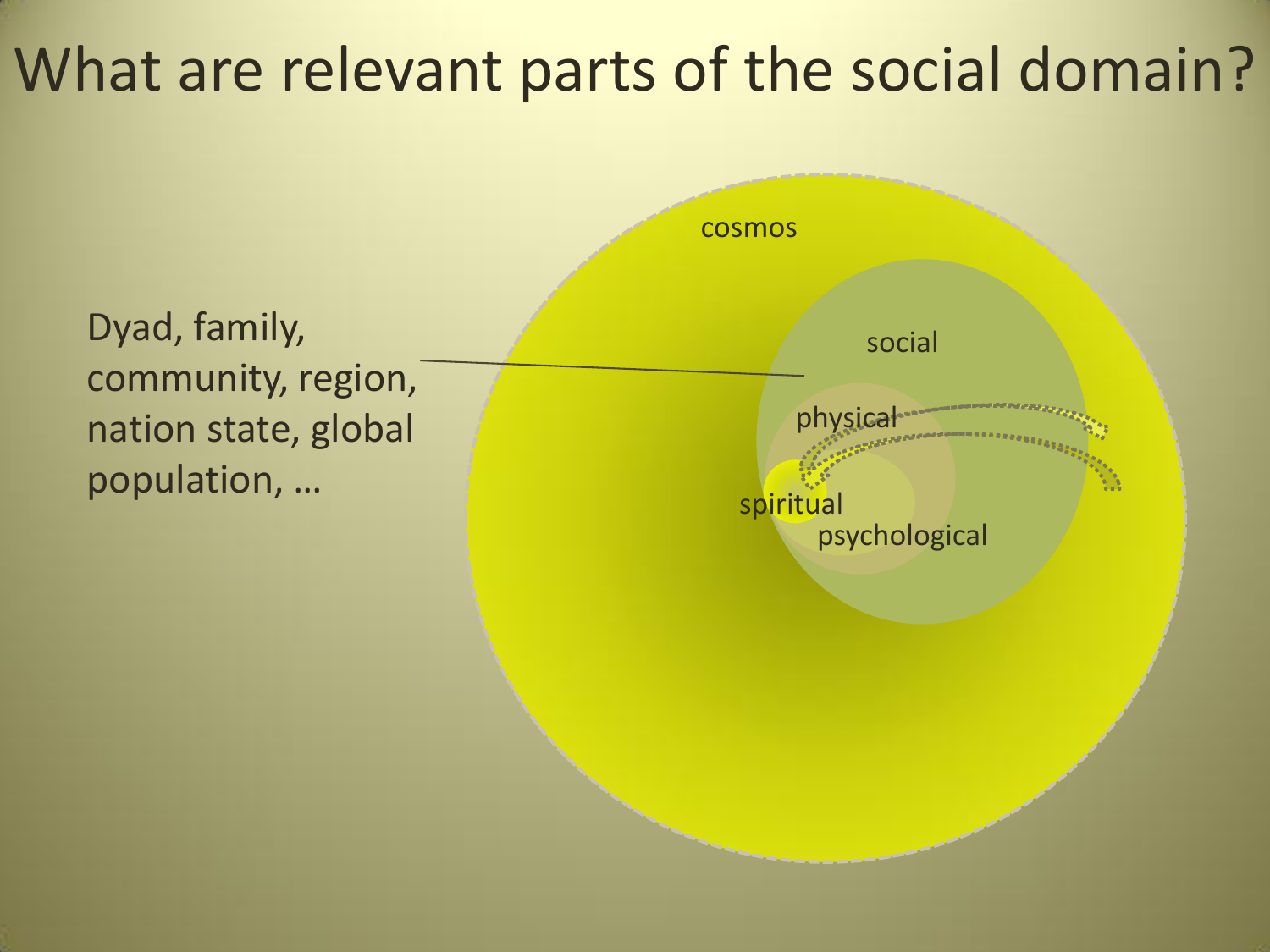### What are relevant parts of the physical domain?

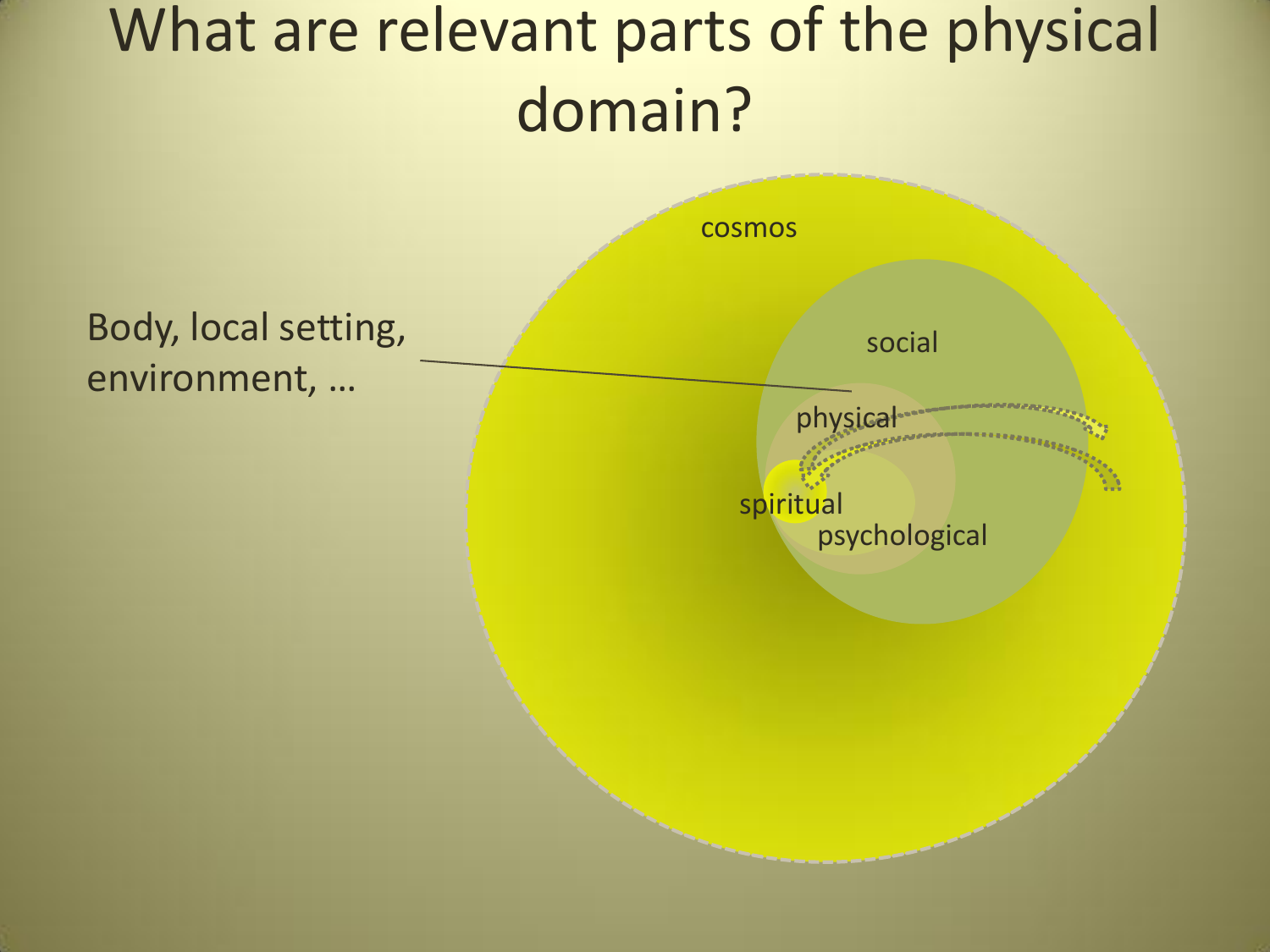## What are relevant parts of the psychological domain?

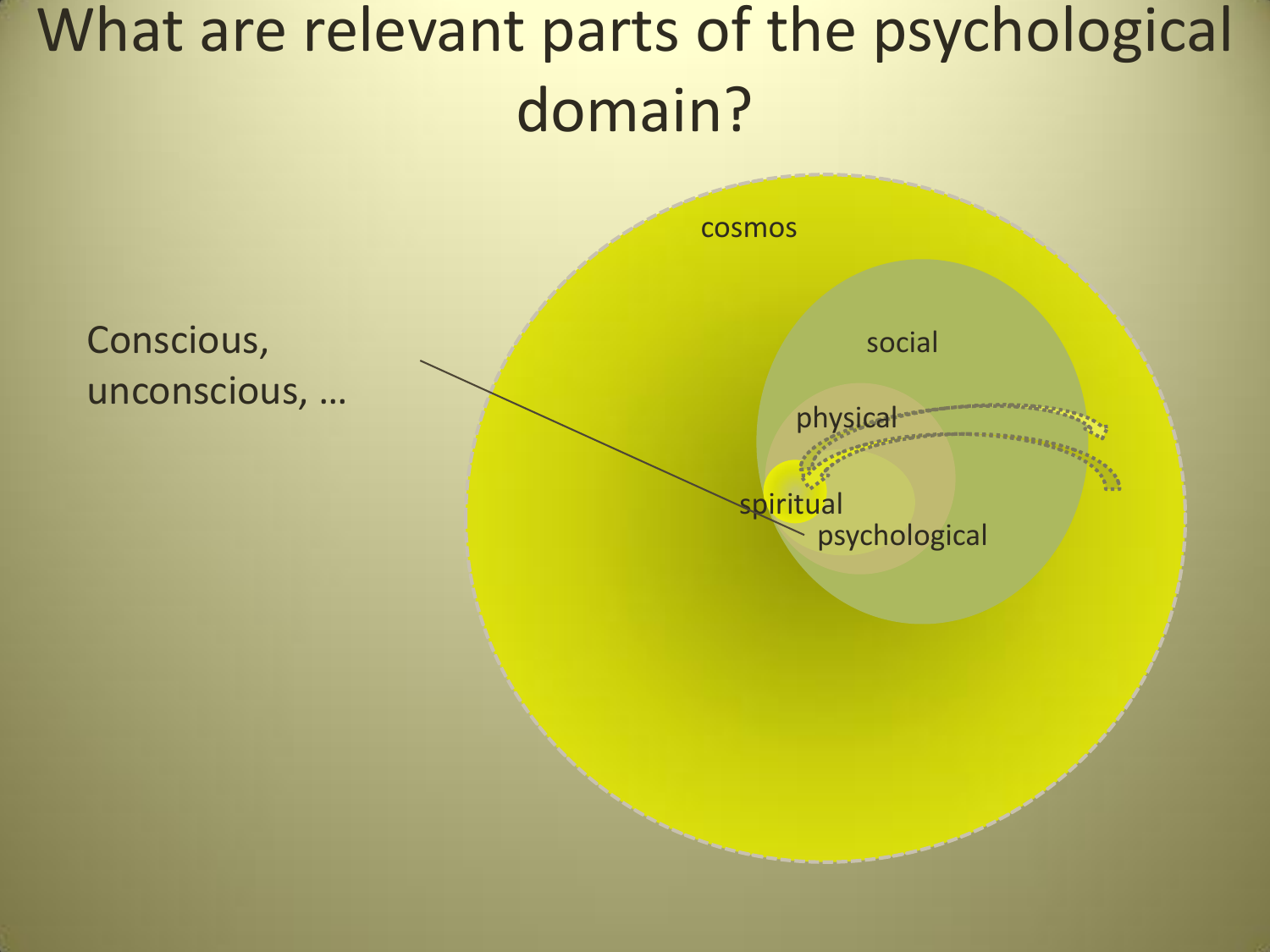## …Spiritual 'place'

cosmos social psychological spiritual physica The interaction between these spheres is dynamic, and constitutes the 'physiology' of spirituality. It is described by Pargament's model.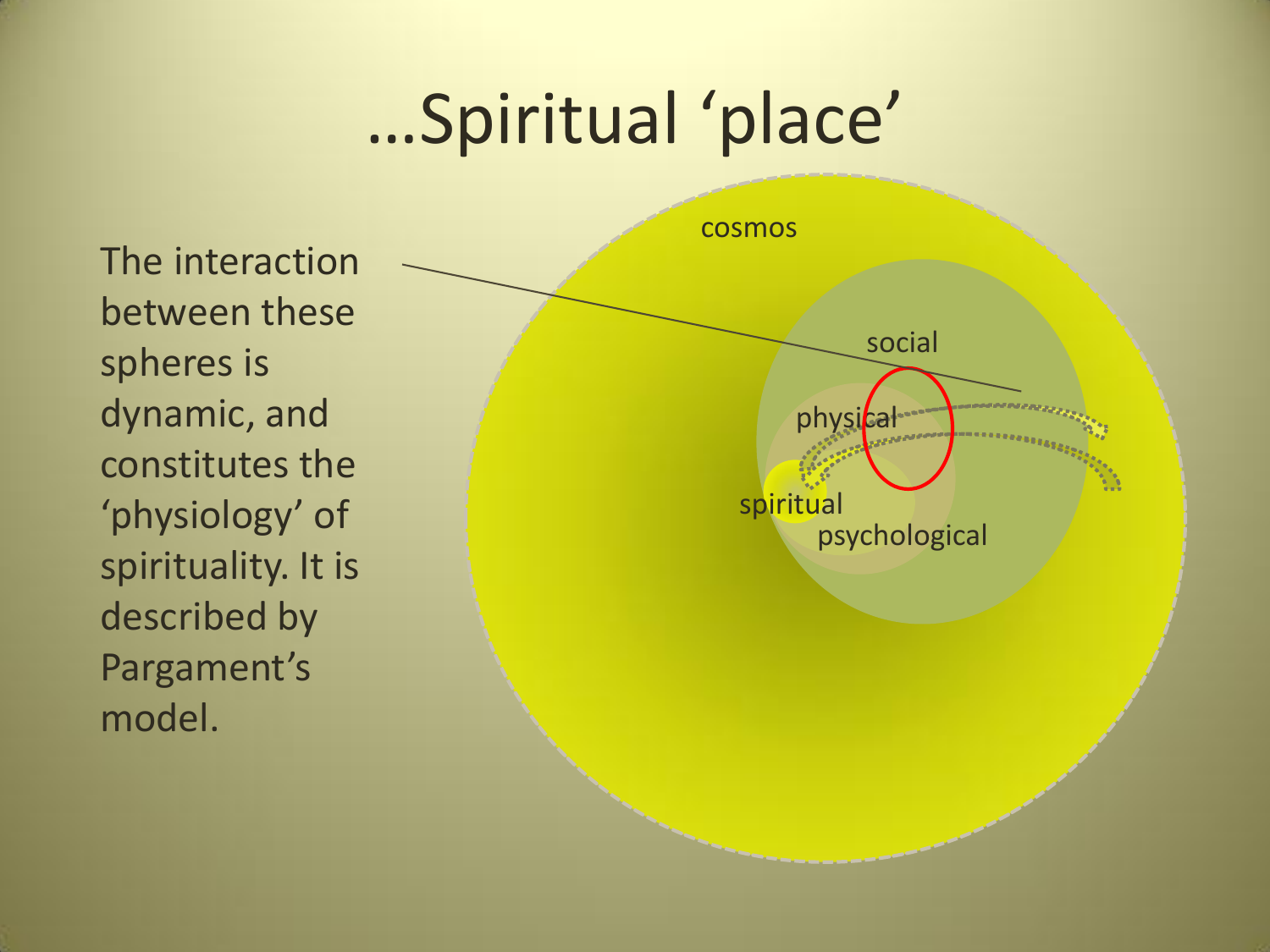#### Pargament Model of Spiritual Processes



Constant recursive process entailing:

- Discovery: sense of finitude, vulnerability opens to the possibility of sacred.
- Dialogue: I-thou sharing, sense of sacred in many things.
- Challenge: Help with conservation by reminding the patient whole life self, asking about spiritual resource e.g. favorite psalm.
- Coping / disconnection: Shock leads to loosing self, fragmentation; coping retains integrated self. Sense of abandonment, anger, guilt, shame lend toward disconnection. Presence, being heard, normalizing experience lend toward coping.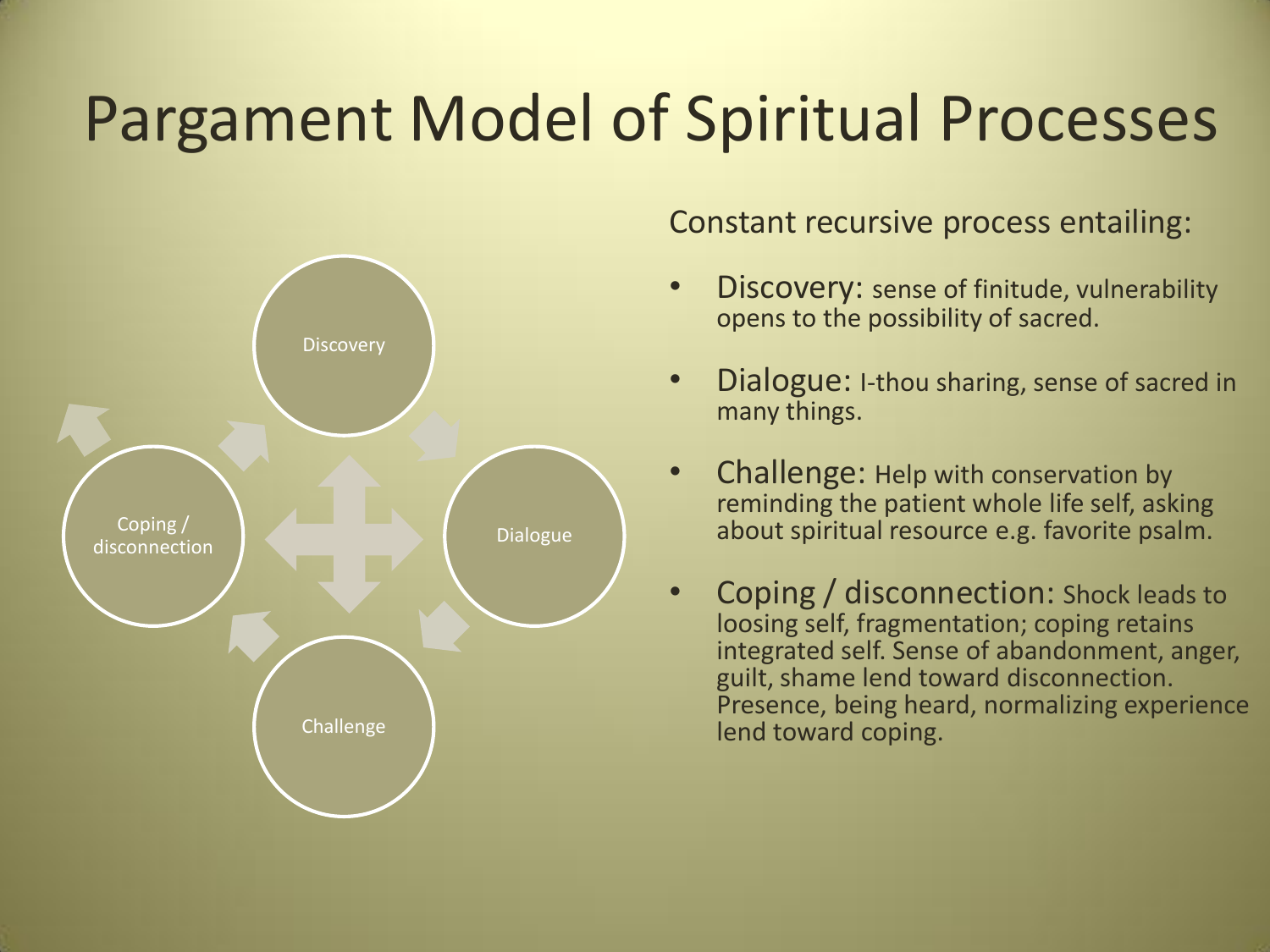## Variants, Pathways & Perturbation



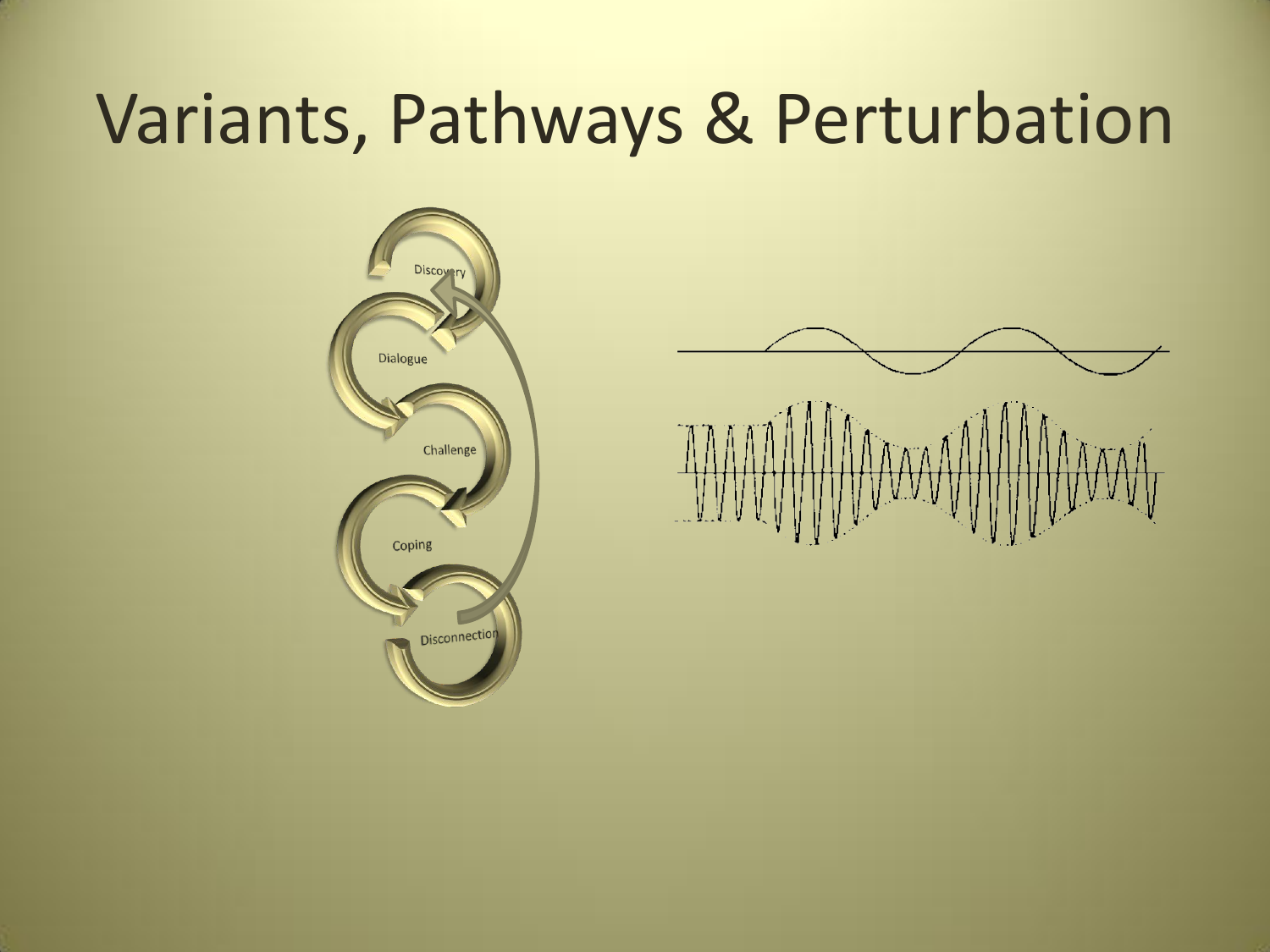# Potential Physiological Measures of Spiritual Interventions



G Meyer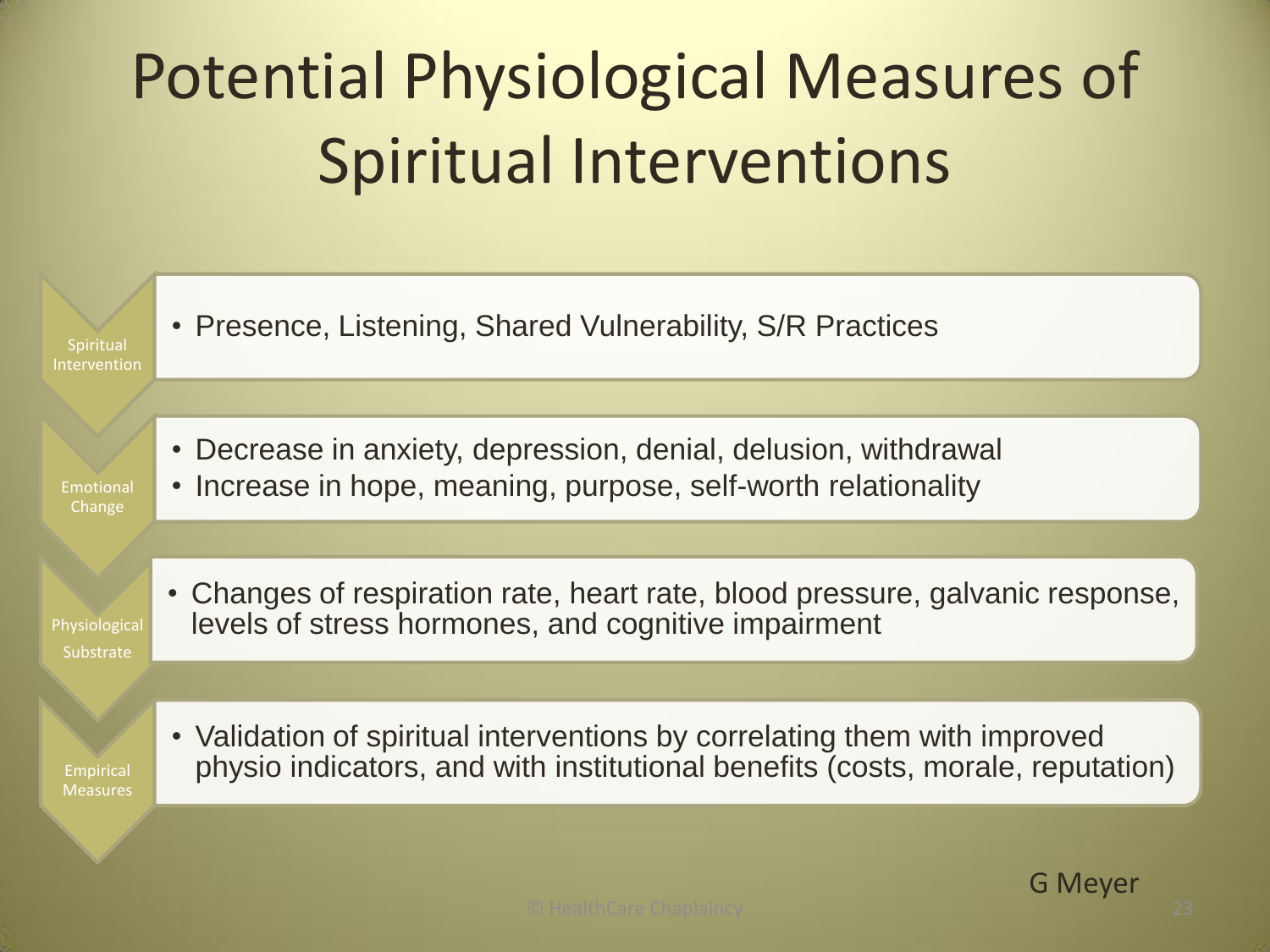# The Inter-Being

- Holocaust survivors share their concentration camp experiences with actual and virtual others
	- Galvanic response and heart rate declined during telling
	- The same stress indicators went up in listeners
- Family systems theory chronicles similarly

#### Adapted from G Meyer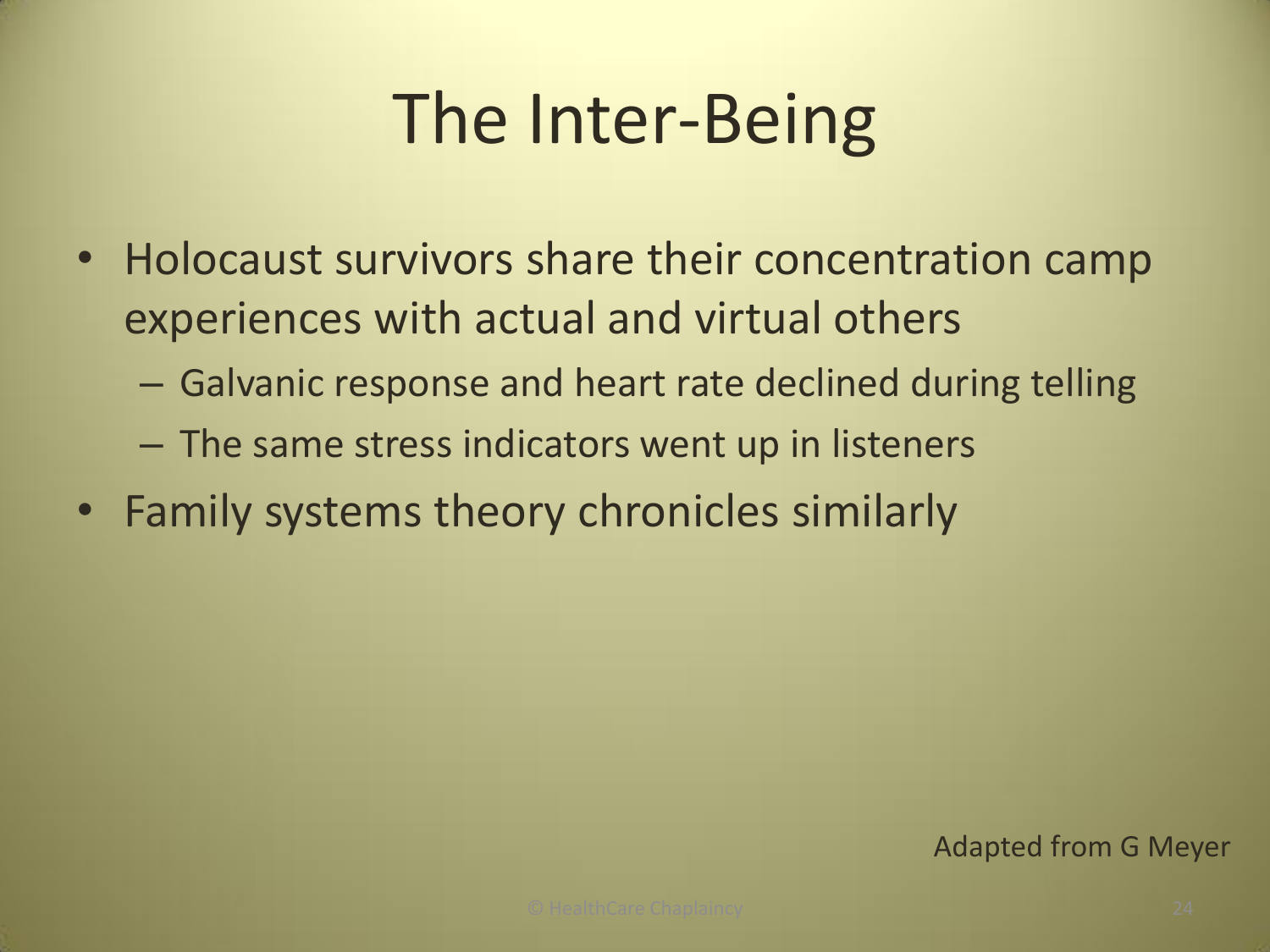## Reattribution of Meaning

Anticipated personal future

Situational Meaning

That which supports and enhances the human core regardless of circumstances

Global or Universal Meaning

G Meyer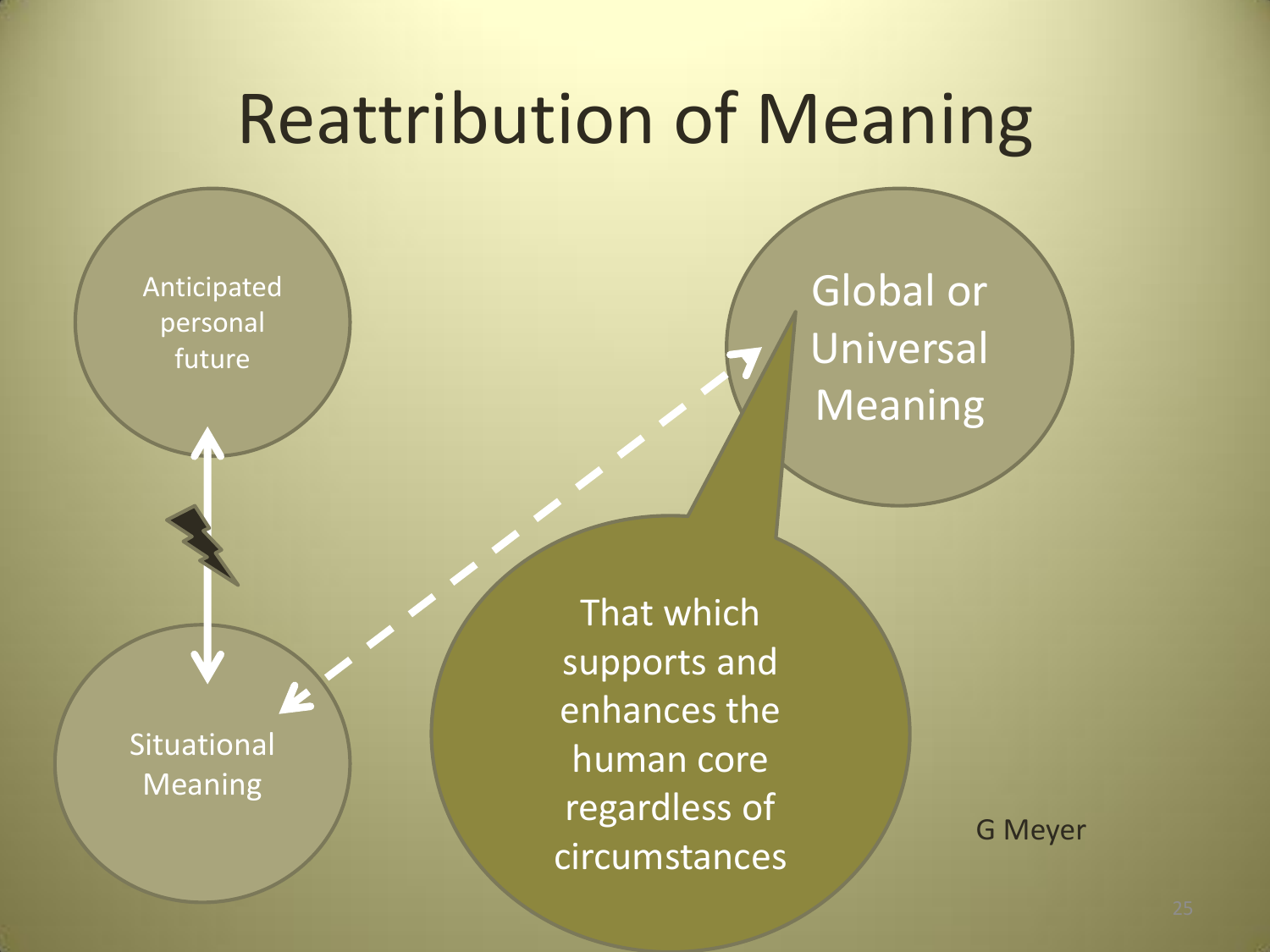# Do our topics and questions fit our model?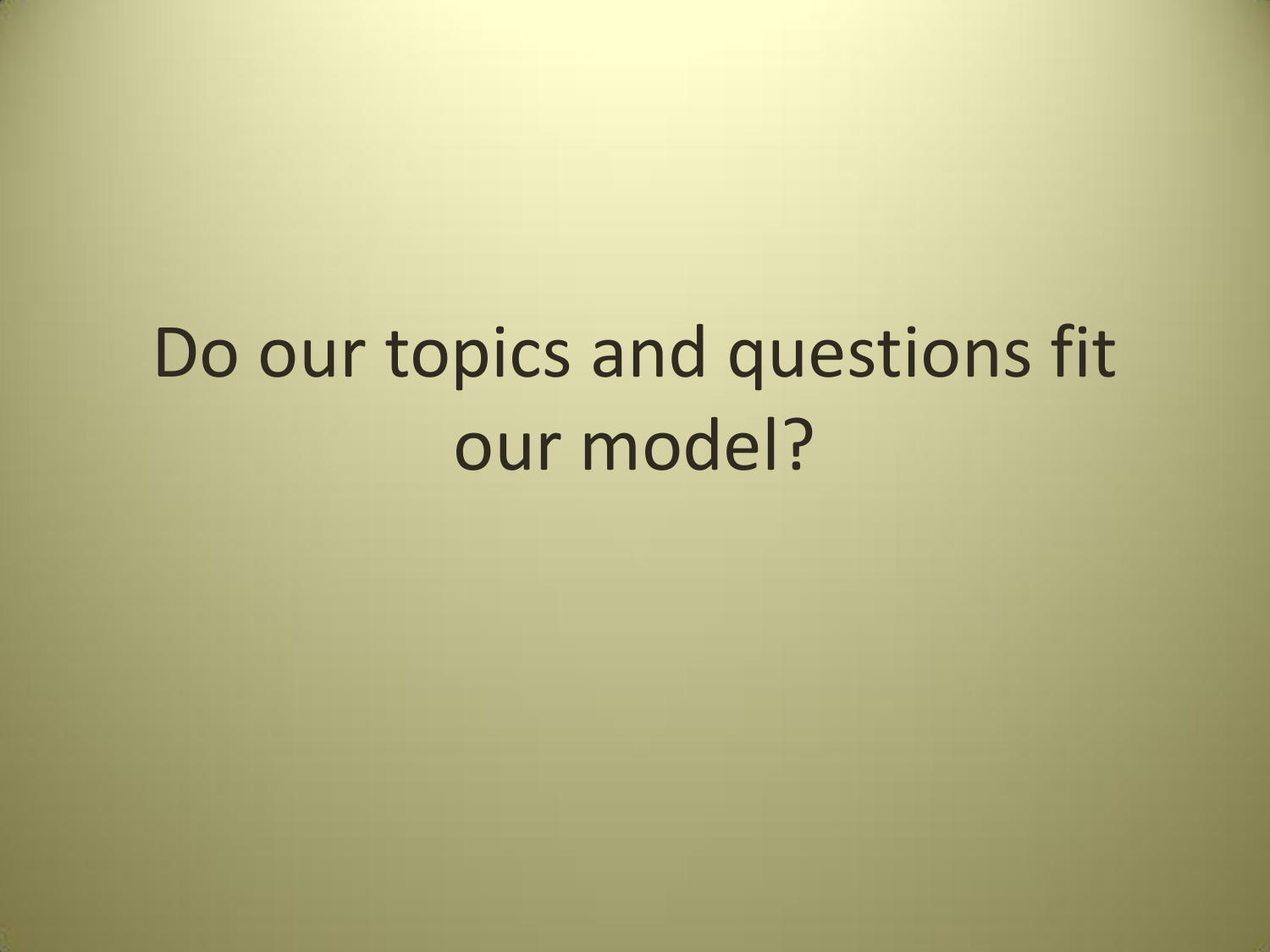#### of human spiritual experience can be defined

Hypotheses: A common spectrum by model location

cosmos

spiritual

physical

Social features impact spiritual experience and vice versa

Physical features impact spiritual experience and vice versa

- Uniquely spiritual experiences and needs exist
- Measures have uniquely spiritual domains
- Chaplains have a distinct and dedicated role in addressing them

Life force can come through the spiritual sphere Each interface has a 'bloodbrain barrier'

Psychological features impact spiritual experience and vice versa

Spirituality is everywhere (depicted by color scheme)

social

psychological

A dynamic exchange between domains creates meaningful states of spirituality

Deficit model or care response model fits

Spiritual resources replace physical and other resources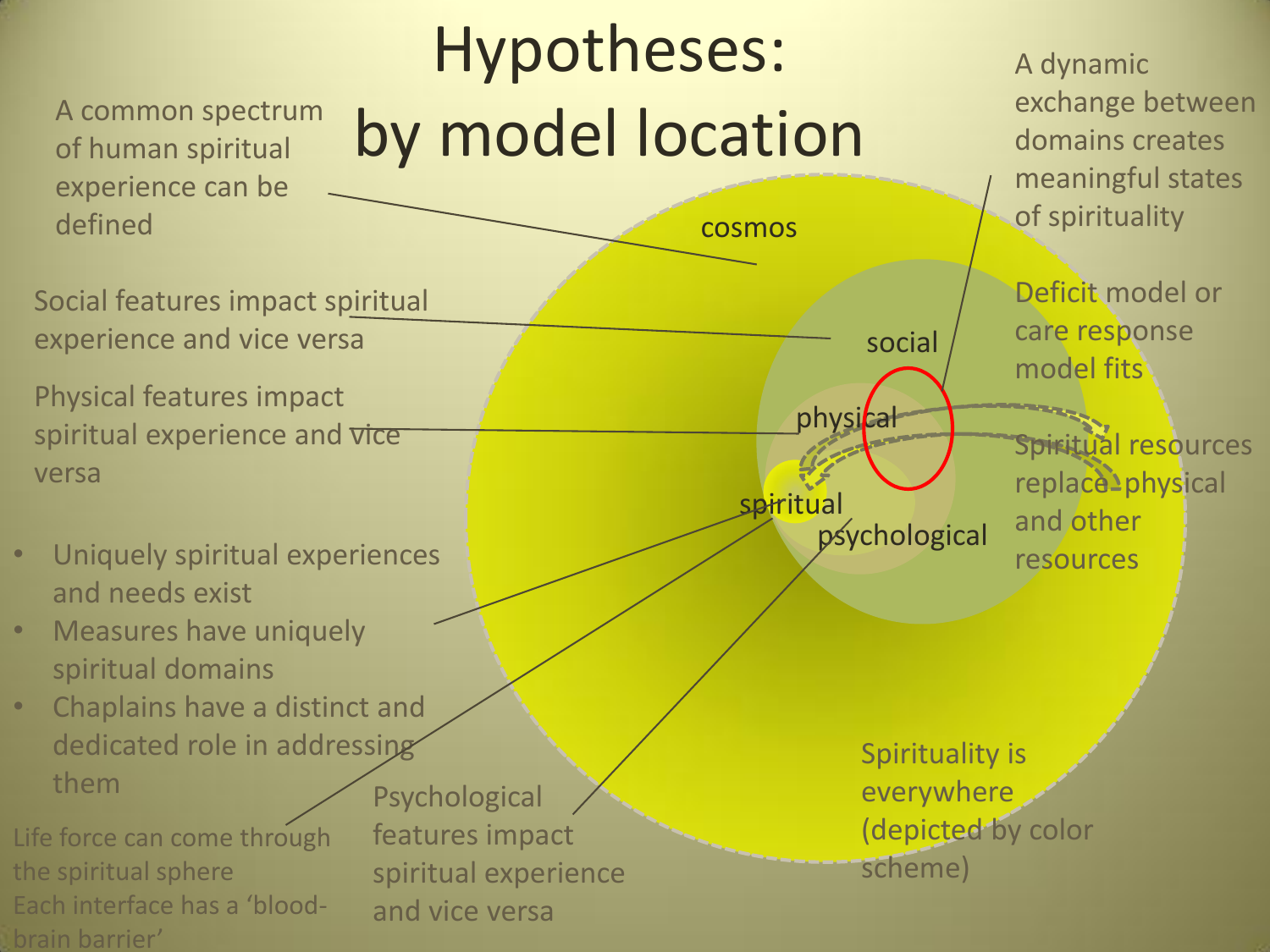#### Pargament Model of Spiritual Processes



Constant recursive process entailing:

- Discovery: sense of finitude, vulnerability opens to the possibility of sacred.
- **Dialogue:** I-thou sharing, sense of sacred in many things.
- Challenge: Help with conservation by reminding the patient whole life self, asking about spiritual resource e.g. favorite psalm.
- Coping / disconnection: Shock leads to loosing self, fragmentation; coping retains integrated self. Sense of abandonment, anger, guilt, shame lend toward disconnection. Presence, being heard, normalizing experience lend toward coping.
- Cases should demonstrate apparent spiritual states / dynamics e.g by patient expressing experiences of discovery, dialogue, challenge, and coping/disconnection; or by clinician being able to describe where patient is on this set of paths / among these states
- Interventions should have varied impact on one or more of these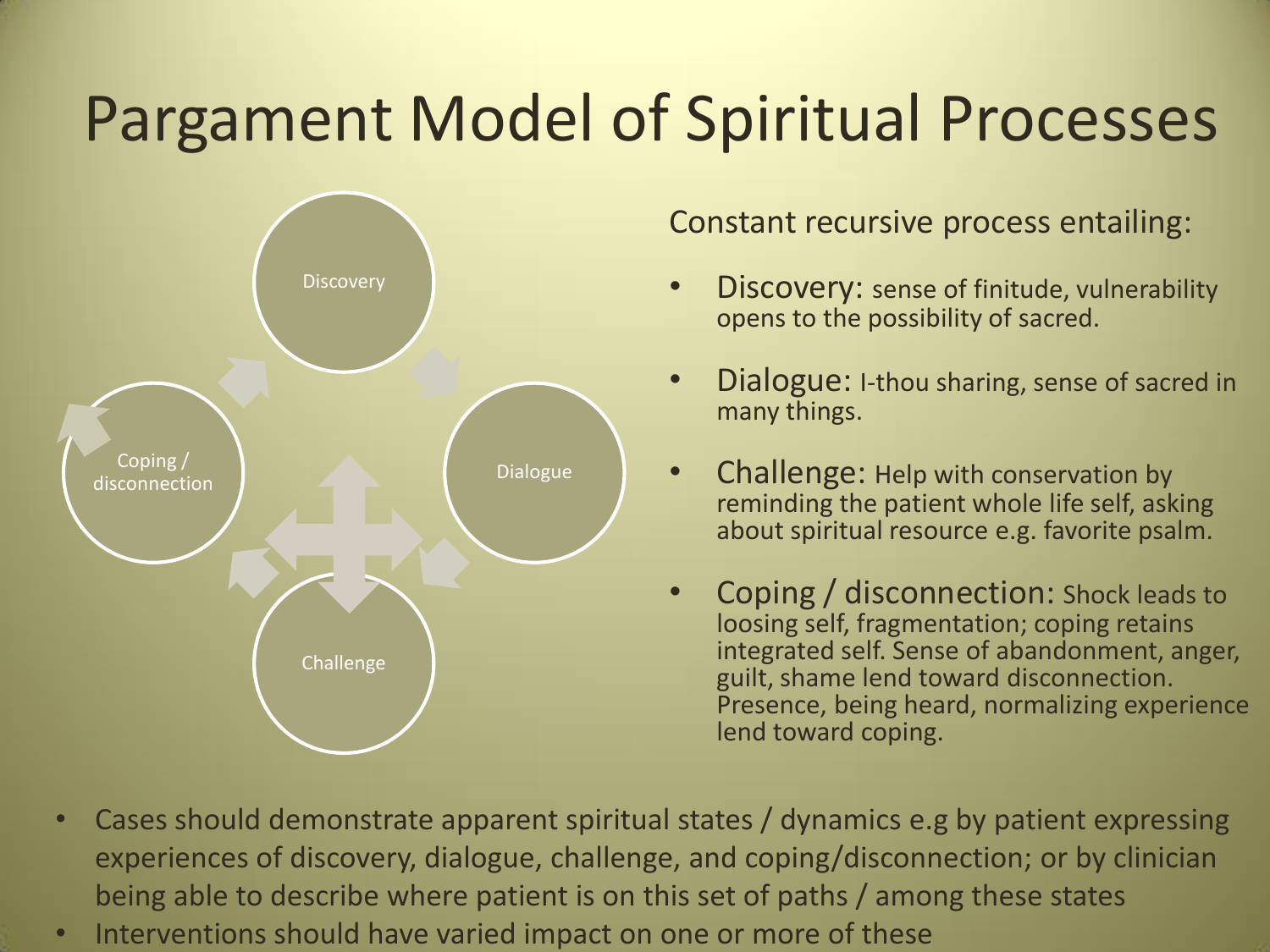## Variants, Pathways & Perturbation



- Cases should demonstrate variations to the model (e.g. some patients get stuck in disconnection; people have varied ways of moving from one state to another; some may have additional states or skip / underemphasize some states.
- Interventions should have varied 'match' with different patients.